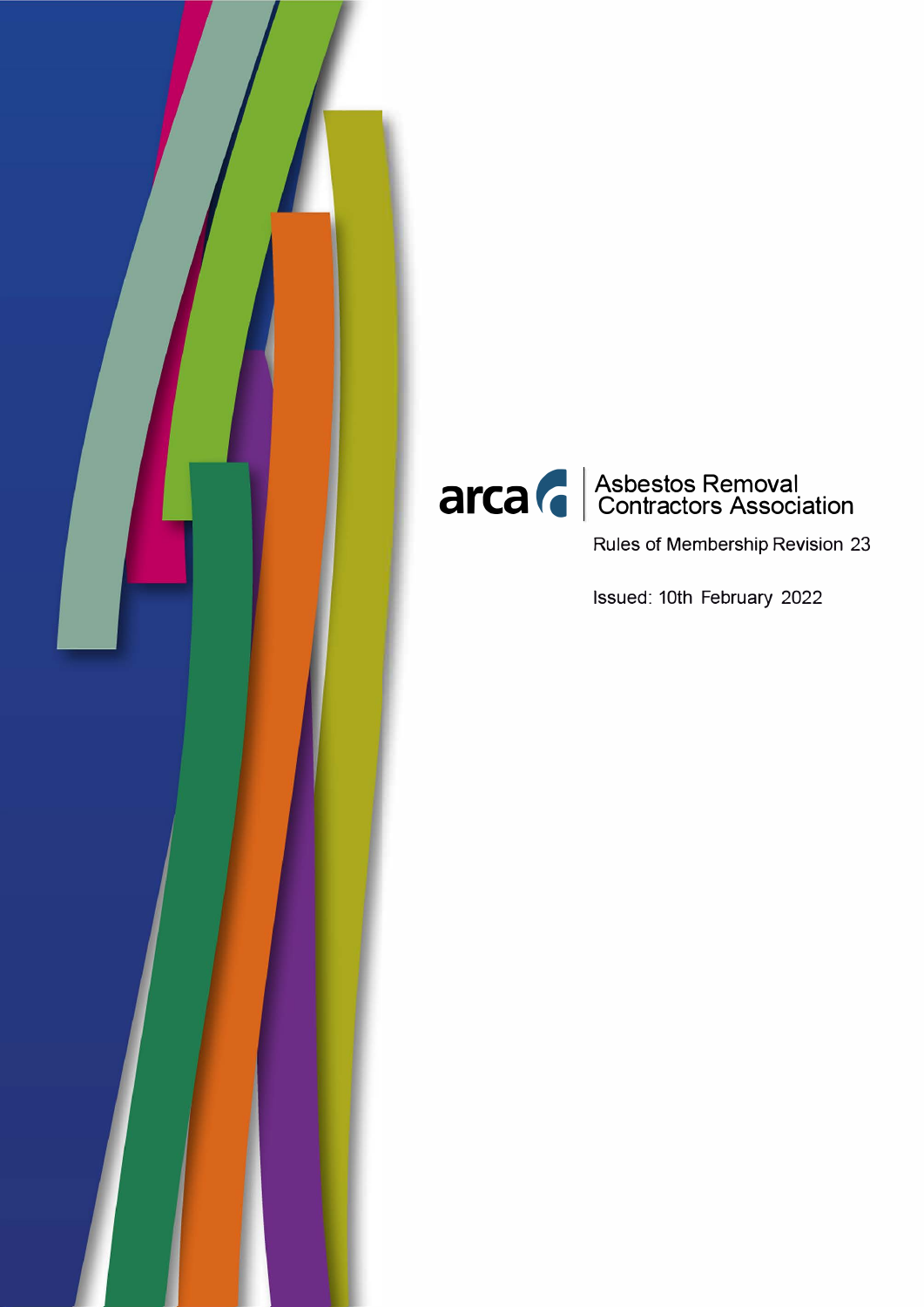| <b>DOCUMENT TITLE</b>        | <b>RULES OF MEMBERSHIP</b>     |
|------------------------------|--------------------------------|
| <b>REVISION NUMBER</b>       | 23                             |
| DATE OF ISSUE                | 10 <sup>th</sup> FEBRUARY 2022 |
| CONTROLLED COPY NO.          | <b>UNCONTROLLED</b>            |
| UNCONTROLLED COPY IF PRINTED |                                |



# **Table of Contents**

| $\mathbf{1}$    |                                                                              |  |
|-----------------|------------------------------------------------------------------------------|--|
| 2               |                                                                              |  |
| 3               |                                                                              |  |
| 4               |                                                                              |  |
| 5               |                                                                              |  |
| 6               |                                                                              |  |
| 7               |                                                                              |  |
| 8               |                                                                              |  |
| 9               |                                                                              |  |
| 10              |                                                                              |  |
| 11              |                                                                              |  |
| 12 <sup>°</sup> | OFFICE AUDITS DUE TO NON-COMPLIANCE WITH SITE AUDIT ACCREDITATION SCHEME  15 |  |
| 13              |                                                                              |  |
| 14              |                                                                              |  |
| 15              |                                                                              |  |
| 16              |                                                                              |  |
| 17              |                                                                              |  |
| 18              |                                                                              |  |
| 19              |                                                                              |  |
| 20              |                                                                              |  |
| 21              |                                                                              |  |
| 22              |                                                                              |  |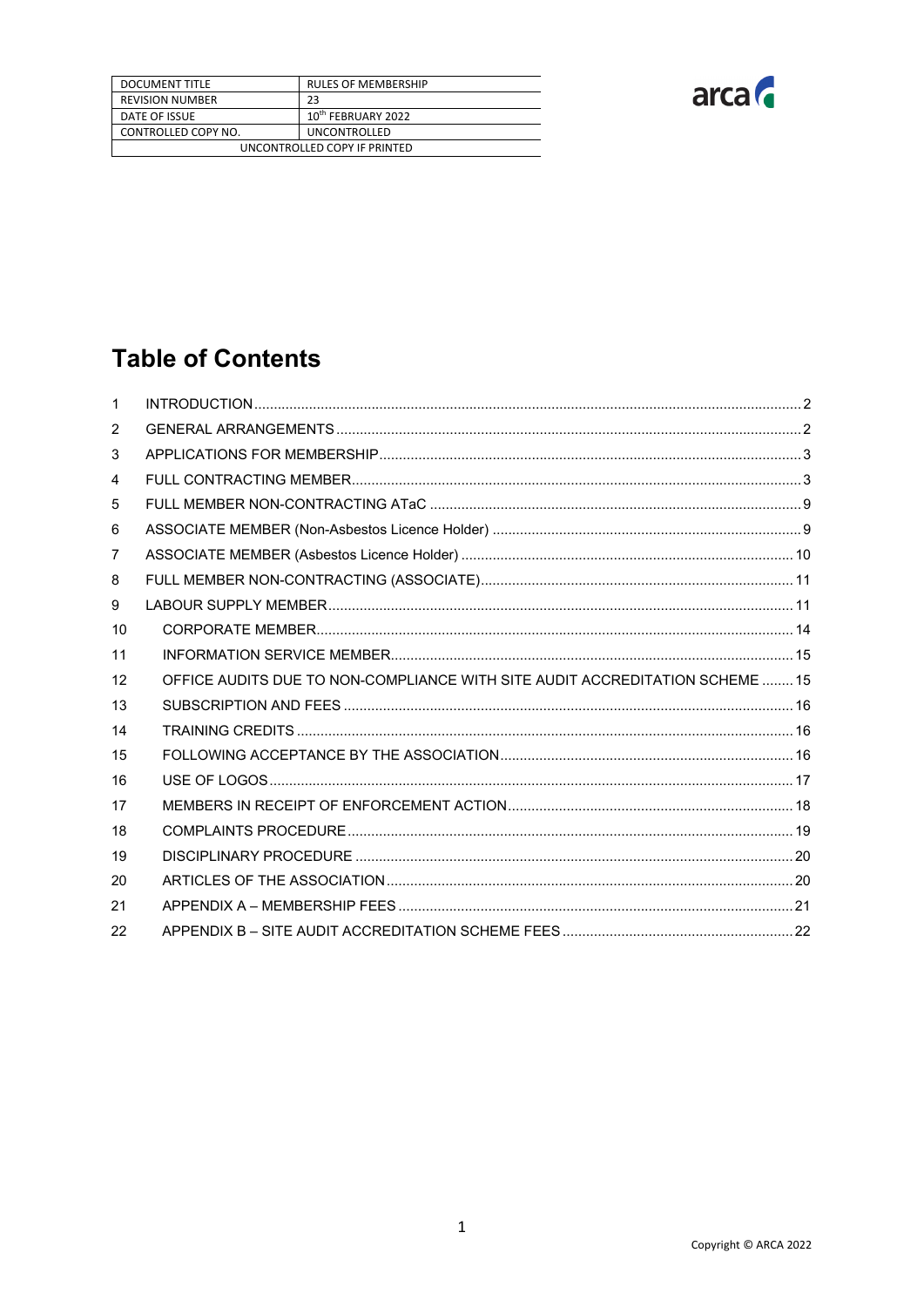| DOCUMENT TITLE               | <b>RULES OF MEMBERSHIP</b>     |
|------------------------------|--------------------------------|
| <b>REVISION NUMBER</b>       | 23                             |
| DATE OF ISSUE                | 10 <sup>th</sup> FEBRUARY 2022 |
| CONTROLLED COPY NO.          | <b>UNCONTROLLED</b>            |
| UNCONTROLLED COPY IF PRINTED |                                |



# <span id="page-2-0"></span>**1 INTRODUCTION**

- 1.1 Objectives of the Association
	- To develop and promote professional, technical, and ethical standards throughout the asbestos management sector.
	- To provide the UK Health and Safety Executive (HSE) and the Republic of Ireland (ROI) Health and Safety Authority (HSA) with a respected body of knowledge and experience for consultation on new legislation and guidance.
	- To provide a forum for the exchange of views between similar minds including HSE, HSA and the United Kingdom Accreditation Service (UKAS).
	- To promote awareness of the asbestos risk to property owners, managers, employers, and to establish best practice in relation to identifying and managing risks from asbestos materials in their premises.
	- To provide training schemes for professional and technical staff in the asbestos sector and for other interested parties in the property and construction sectors.
	- To impart knowledge gained by member companies through many years of experience to ensure the effective management of asbestos materials.
- 1.2 The Asbestos Removal Contractors Association (ARCA) is a Trade Association for the asbestos management industry. These Rules of Membership set out the categories of membership available and the rules for application and continuing membership of the Association.

# <span id="page-2-1"></span>**2 GENERAL ARRANGEMENTS**

- 2.1 The Governing Council are responsible for approving the Rules of Membership and for initial approval to proceed with the processing of membership applications (other than Information Service Members and Corporate Members).
- 2.2 The membership application process is managed by the Membership Secretary. Once the Membership Secretary is satisfied that an applicant has met all the requirements for membership, the company will be admitted into membership.
- 2.3 Site Audits and Office Audits carried out as part of the membership process, or the Site Audit Accreditation Scheme, are carried out by fully trained ARCA employees or independent ARCA appointed auditors.
- 2.4 Office Audits are assessed by the Association's Site Audit Scheme Manager, who will make the decision as to whether the audit is satisfactory or not.
- 2.5 The Membership Committee is responsible for the assessment of the Site Audit reports using a Standardised Marking Scheme to award the audit a grade.
- 2.6 The membership application and maintenance procedures, as well as the Site Audit Accreditation Scheme, form part of the overall Quality Management System, which is ISO 9001:2015 accredited.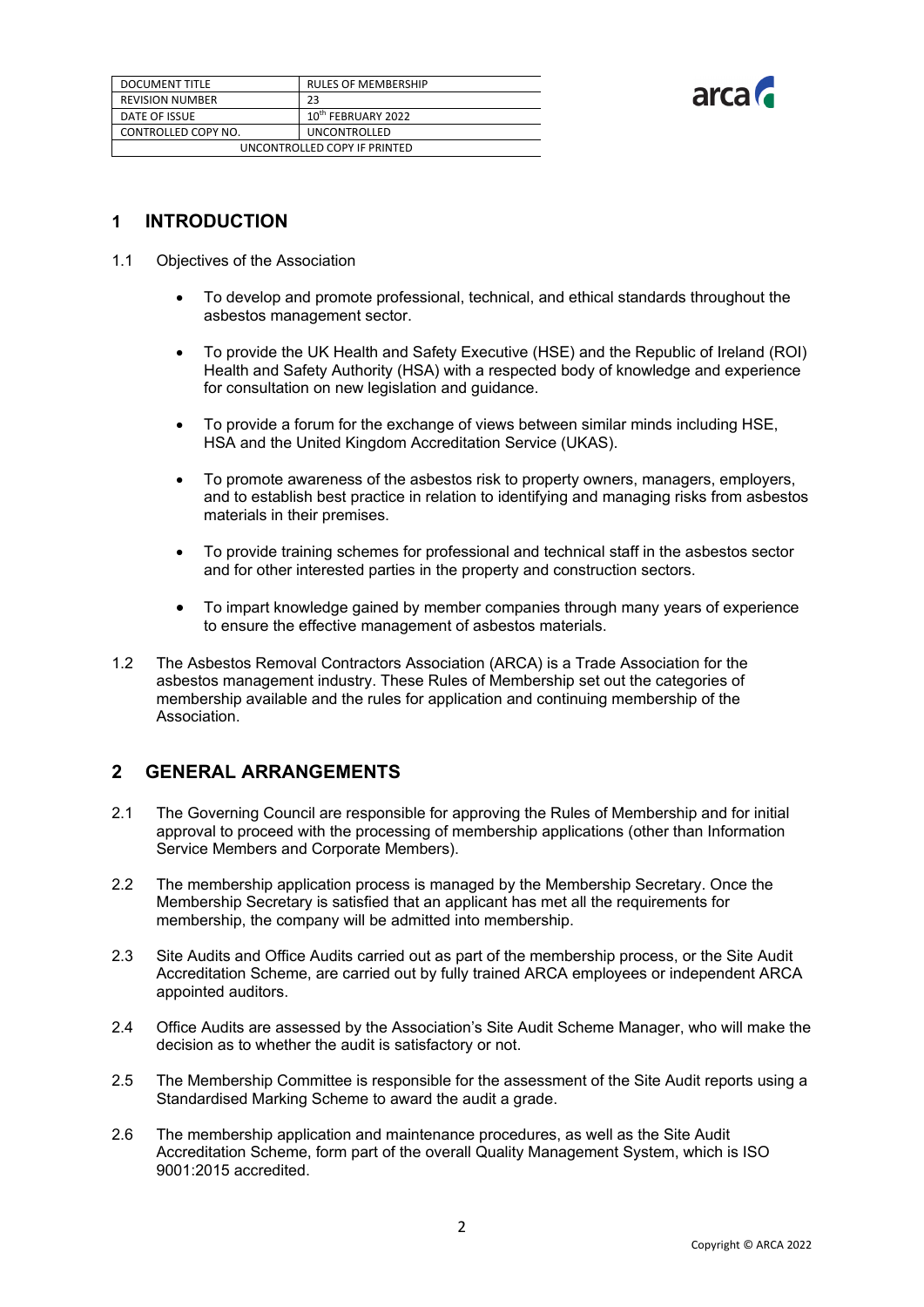| <b>DOCUMENT TITLE</b>        | <b>RULES OF MEMBERSHIP</b>     |
|------------------------------|--------------------------------|
| <b>REVISION NUMBER</b>       | 23                             |
| DATE OF ISSUE                | 10 <sup>th</sup> FEBRUARY 2022 |
| CONTROLLED COPY NO.          | <b>UNCONTROLLED</b>            |
| UNCONTROLLED COPY IF PRINTED |                                |



# <span id="page-3-0"></span>**3 APPLICATIONS FOR MEMBERSHIP**

- 3.1 All applicants for membership of ARCA shall have a maximum of 6 months to achieve membership. The six-month period commences on the date that the applicant's membership is accepted by the ARCA Governing Council to enable the application process to commence. It finishes on the date that the Membership Secretary approves the completed application.
	- The Registration Fee, which for this grade of membership is detailed in Appendix A, A1.1.
- 3.2 If the requirements for membership are not complied with within 6 months from the date that the applicant's membership application commences, the application for membership shall be deemed to have failed.
- 3.3 No application for membership shall be accepted without accompanying payment. If an application for membership is received without accompanying payment, the applicant shall be informed by email on the day that the application is received and be given 5 working days to provide the payment. If payment is not received after 5 days, the application will be returned to the applicant stating that if they wish to become ARCA members they will need to reapply.

# <span id="page-3-1"></span>**4 FULL CONTRACTING MEMBER**

- 4.1 Applications for membership are welcomed from:
	- Licensed asbestos removal companies in the UK, and asbestos removal companies in ROI, who have not previously been Full Contracting Members of ARCA.
	- Licensed asbestos removal companies in the UK, and asbestos removal companies in ROI, who have previously been Full Contracting Members of ARCA, having previously surrendered their membership.
	- Licensed asbestos removal companies in the UK, and asbestos removal companies in ROI, who have previously been Full Contracting Members of ARCA, having had their membership terminated for a breach of the Rules of Membership, or having surrendered or not renewed their membership whilst having outstanding Site Audit actions to complete, and having been out of membership for a period of at least 6 months.
	- For companies who have commenced trading under a new company number, with a management team which remains little changed from a previous company which operated as a licensed asbestos removal company (or asbestos removal company in ROI), which ceased trading, the time out of membership shall be at least 12 months before a fresh application would be considered.
- 4.1.1 Applicants who have previously been Full Contracting Members of ARCA, and had their membership terminated due to poor performance, are required to achieve accreditation under the Site Audit Accreditation Scheme prior to acceptance into membership. This additional requirement is detailed in section 4.1.15 below.
- 4.1.2 Applicants for membership shall complete a membership application form (Form M1) and return it to ARCA with the following:
	- A copy of the applicant's current Licence to undertake work with asbestos, issued by the Health and Safety Executive (HSE) under the Control of Asbestos Regulations 2012, or an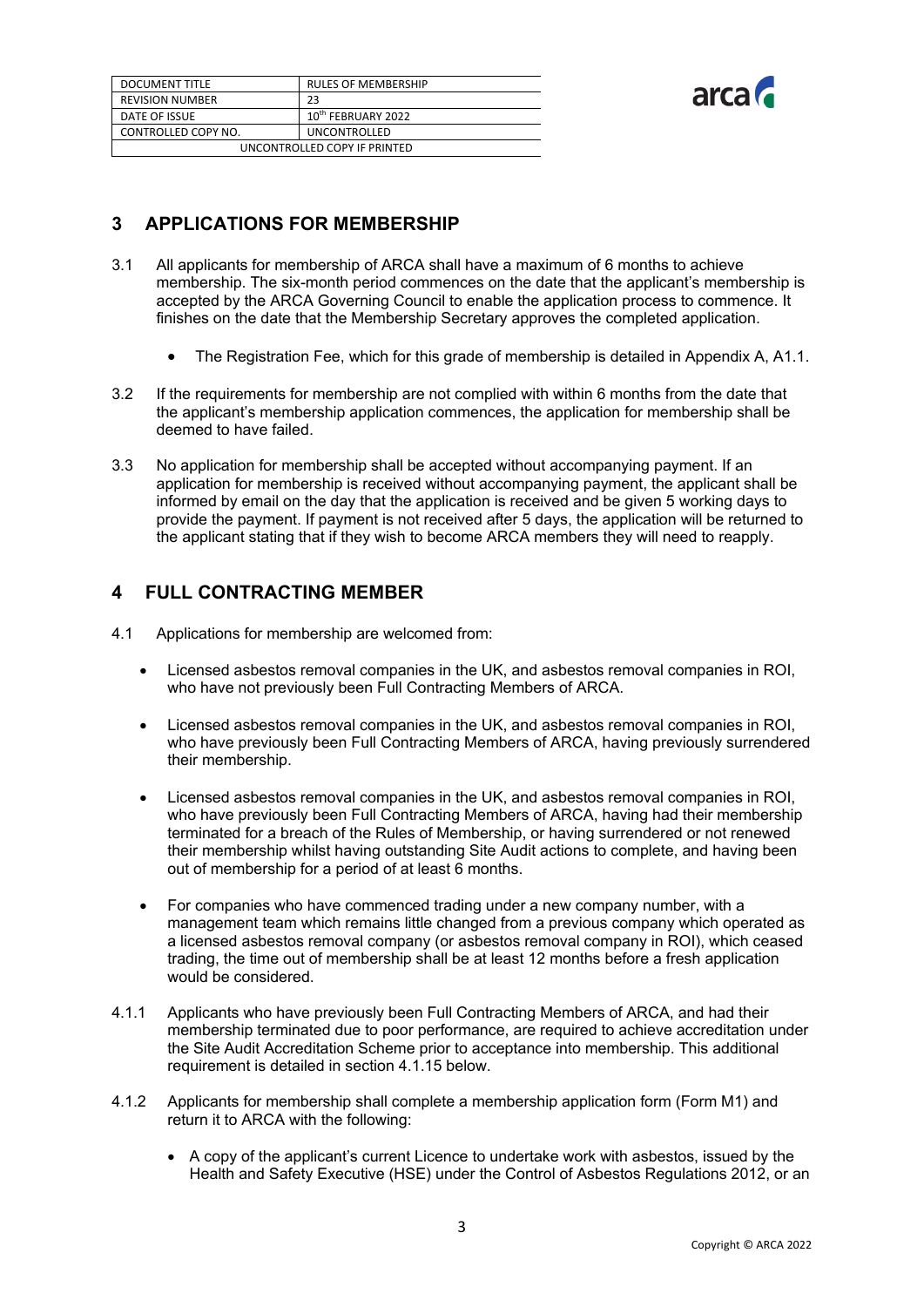

| <b>DOCUMENT TITLE</b>        | <b>RULES OF MEMBERSHIP</b>     |
|------------------------------|--------------------------------|
| <b>REVISION NUMBER</b>       | 23                             |
| DATE OF ISSUE                | 10 <sup>th</sup> FEBRUARY 2022 |
| CONTROLLED COPY NO.          | UNCONTROLLED                   |
| UNCONTROLLED COPY IF PRINTED |                                |

equivalent licence relevant to the country of operation. Applicants from ROI do not need to submit a licence as no licensing scheme operates in the ROI.

- A copy of the applicant's Health and Safety policy.
- A copy of the applicant's Certificate of Incorporation.
- A copy of a typical site-specific plan of work (as required by current HSE/HSA guidance) for a contract that the applicant has completed, or is currently undertaking, or proposes to undertake.
- The contact details of not less than 5 referees.
- A copy of the applicant's insurance schedule detailing their cover regarding Employers and Public Liability insurance for work with asbestos. ARCA shall then contact the insurance provider to verify the information supplied.
- The Registration Fee, which for this grade of membership is detailed in Appendix A, A1.1. The Registration Fee is non-refundable in the event of a failed membership application.
- 4.1.3 Once the above information has been supplied, approved and where appropriate verified, the plan of work shall be assessed by ARCA for compliance with the Control of Asbestos Regulations 2012 and associated HSE guidance, and its suitability for ARCA Site Audit purposes (using Form M3).
- 4.1.4 If the plan of work meets the criteria set down by ARCA, an Office Audit (using Form M4) of the applicant's management arrangements shall be conducted to verify that the applicant is operating in accordance with current asbestos legislation and guidance.
- 4.1.5 If the plan of work is found to be unsuitable for the purpose of membership, it shall be returned to the applicant company with a clear indication of the parts that were unsuitable. The applicant shall be invited to resubmit the plan of work, after amendment, or to submit another plan of work.
- 4.1.6 If the second plan of work is found to be unsuitable for the purposes of membership it shall be returned to the applicant company with a clear indication of the parts that were unsuitable. The membership application shall be deemed to have failed.
- 4.1.7 If the second plan of work meets the criteria set down by ARCA, an Office Audit (using Form M4) of the applicant's management arrangements shall be conducted to verify that the applicant company is operating in accordance with current asbestos legislation and guidance.
- 4.1.8 The Membership Secretary, or nominee, shall make an appointment with the applicant for an Office Audit to be conducted.
- 4.1.9 The Office Audit procedures shall be carried out at the applicant's head office (using Form M4).
- 4.1.10 Should the Office Audit prove unsatisfactory, the Site Audit Scheme Manager shall draw up a list of recommendations that is considered would improve the applicant's management arrangements. These recommendations shall be forwarded to the applicant for action.
- 4.1.11 The applicant shall advise ARCA when the recommendations have been implemented, and the ARCA Site Audit Scheme Manager, or nominee, shall conduct a Follow-Up Office Audit to confirm that the recommendations have been implemented. The cost of this Follow-Up Office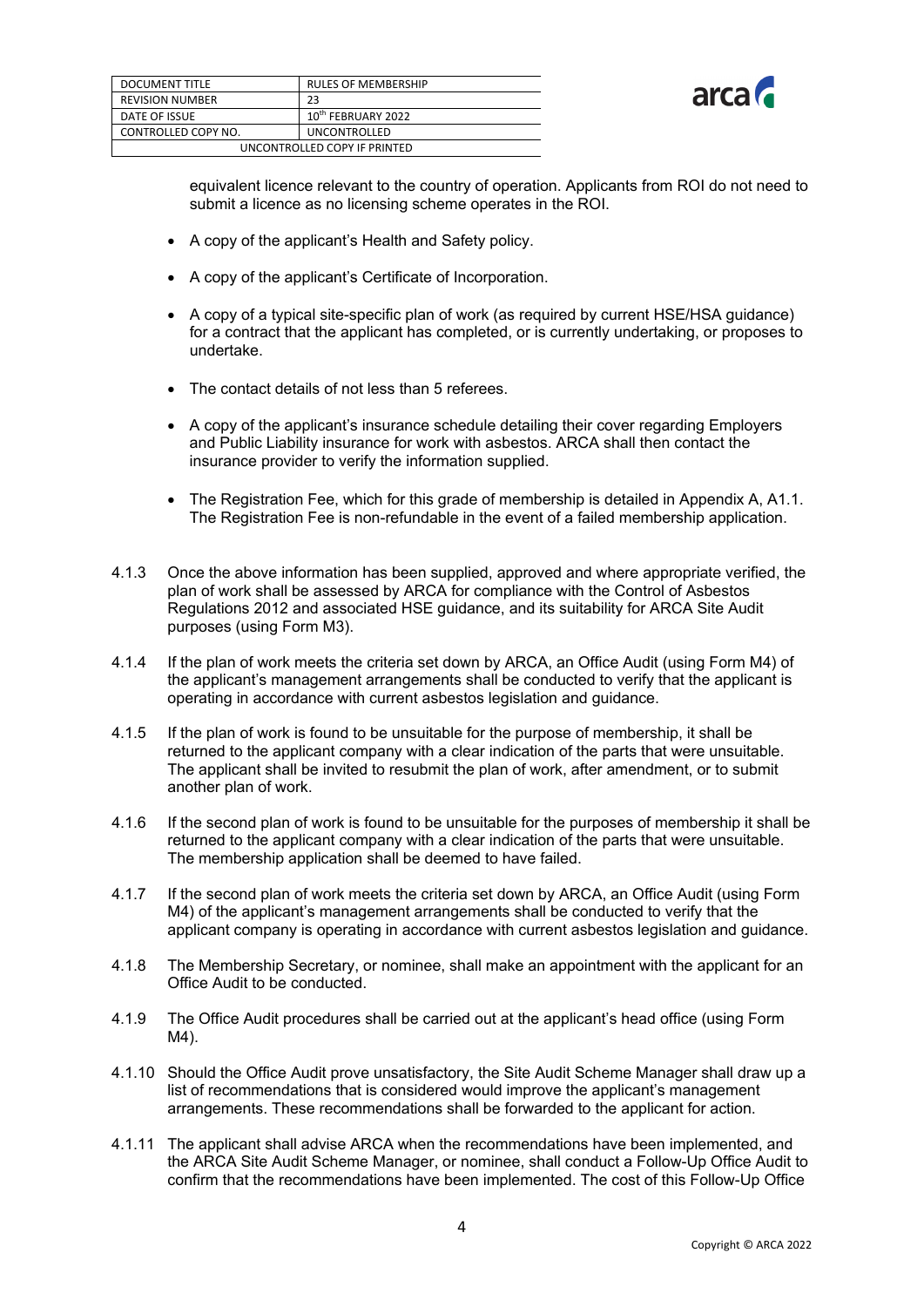| <b>DOCUMENT TITLE</b>        | <b>RULES OF MEMBERSHIP</b>     |
|------------------------------|--------------------------------|
| <b>REVISION NUMBER</b>       | 23                             |
| DATE OF ISSUE                | 10 <sup>th</sup> FEBRUARY 2022 |
| CONTROLLED COPY NO.          | <b>UNCONTROLLED</b>            |
| UNCONTROLLED COPY IF PRINTED |                                |



Audit is to be paid in advance by the applicant at the rates detailed in Appendix B, B.3. If the Follow-Up Office Audit reveals that the recommendations have not been satisfactorily implemented, the application for membership shall be deemed to have failed.

- 4.1.12 Following a satisfactory Office Audit, a Site Audit shall be conducted to assess the implementation of the company's management arrangements.
- 4.1.13 Any Site Audit(s) required by the application process shall be conducted on an unannounced basis. Sites selected for Site Audit purposes must fall within the scope of the licensing requirements of the Control of Asbestos Regulations 2012, i.e., the work must have been notified to the Enforcing Authority using an ASB5 form. In the case of sites notified for audit by applicants situated in ROI the work must have been notified to the Enforcing authority using the HSA Form 'Notification Form to be Used for Any Work Involving Asbestos'. The ARCA appointed auditor shall conduct the Site Audit using the current version of the Application Site Audit Form (Form A1).
- 4.1.14 The Site Audit Scheme Manager is responsible for the assessment of the completed Site Audit form using the Standardised Marking Scheme (Form M9).

| For applicants applying for membership<br>for the first time, or reapplication (where<br>previous termination of membership was<br>not related to poor performance)                                                                                                                                                                                   | For applicants reapplying for<br>membership following a period of non-<br>membership due to poor performance                                                                                                                                                                                                                                                                                                                                                                                                                             |
|-------------------------------------------------------------------------------------------------------------------------------------------------------------------------------------------------------------------------------------------------------------------------------------------------------------------------------------------------------|------------------------------------------------------------------------------------------------------------------------------------------------------------------------------------------------------------------------------------------------------------------------------------------------------------------------------------------------------------------------------------------------------------------------------------------------------------------------------------------------------------------------------------------|
| The applicant is required to complete an<br>unannounced Site Audit.                                                                                                                                                                                                                                                                                   | Following an unannounced Site Audit, the<br>applicant is required to complete a<br>satisfactory Office Audit, the applicant is<br>required to complete a further two<br>satisfactory Site Audits. To complete the 3<br>satisfactory Site Audits, a maximum of 4<br>audits shall be carried out. As the<br>application fee only covers the cost of one<br>Site Audit, the applicant will need to make<br>additional payment for the additional audits,<br>defined as Non-Programmed Site Audits,<br>costs as detailed in Appendix B, B.1. |
| ARCA shall appoint an auditor to carry out<br>the Site Audit and shall notify the auditor of<br>the appointment.                                                                                                                                                                                                                                      | ARCA shall appoint an auditor to carry out<br>the Site Audit. ARCA shall notify the auditor<br>of the appointment and site details.                                                                                                                                                                                                                                                                                                                                                                                                      |
| Following the unannounced Site Audit,<br>irrespective of whether it was satisfactory or<br>not, the applicant is required to complete a<br>satisfactory Office Audit.                                                                                                                                                                                 | Following the unannounced Site Audit,<br>irrespective of whether it was satisfactory or<br>not, the applicant is required to complete a<br>satisfactory Office Audit.                                                                                                                                                                                                                                                                                                                                                                    |
| If the Site Audit was found to be<br>unsatisfactory, ARCA shall advise the<br>applicant at the Office Audit of the<br>weaknesses identified and shall require the<br>applicant to undergo a further unannounced<br>Site Audit. The cost of this Replacement<br>Site Audit is to be paid by the applicant at<br>the rates detailed in Appendix B, B.1. | If the Site Audit was found to be<br>unsatisfactory, ARCA shall advise the<br>applicant at the office audit of the<br>weaknesses identified and shall require the<br>applicant to undergo a further unannounced<br>Site Audit. The cost of this Non-<br>Programmed Site Audit is to be paid by the<br>applicant at the rates detailed in Appendix<br>B, B.1.                                                                                                                                                                             |
| Should the further Site Audit again produce                                                                                                                                                                                                                                                                                                           | Should more than one Site Audit produce                                                                                                                                                                                                                                                                                                                                                                                                                                                                                                  |

4.1.15 The following arrangements will apply in accordance with the circumstances of application referred to in section 4.1 above: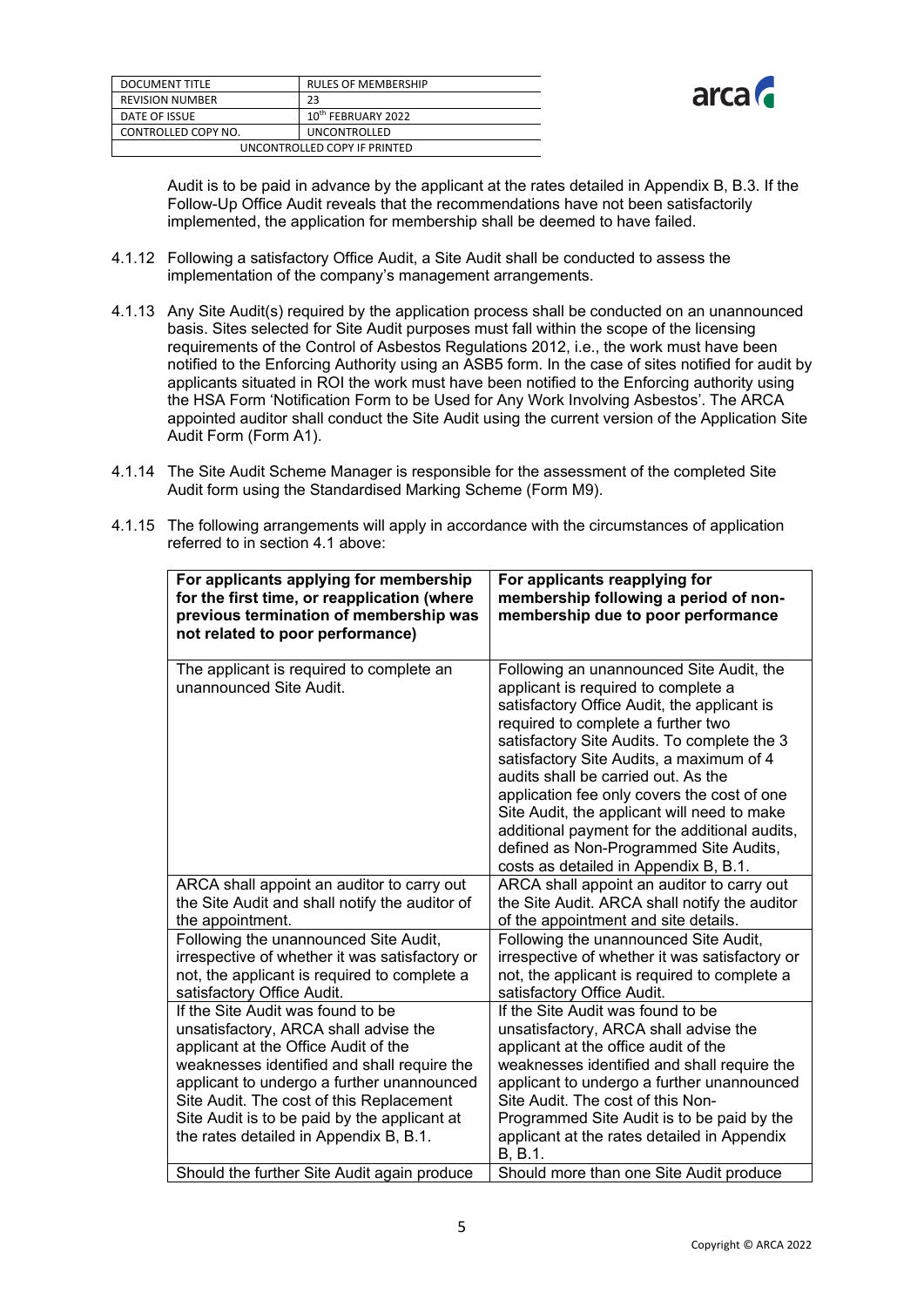| <b>DOCUMENT TITLE</b>        | <b>RULES OF MEMBERSHIP</b>     |
|------------------------------|--------------------------------|
| <b>REVISION NUMBER</b>       | 23                             |
| DATE OF ISSUE                | 10 <sup>th</sup> FEBRUARY 2022 |
| CONTROLLED COPY NO.          | <b>UNCONTROLLED</b>            |
| UNCONTROLLED COPY IF PRINTED |                                |



| an unsatisfactory result, the application for<br>membership shall be deemed to have failed. | an unsatisfactory result the application for<br>membership shall be deemed to have failed.<br>Completion of 3 successful Site Audits (in<br>no more than 4 attempts) will qualify the<br>applicant for membership. |
|---------------------------------------------------------------------------------------------|--------------------------------------------------------------------------------------------------------------------------------------------------------------------------------------------------------------------|
|---------------------------------------------------------------------------------------------|--------------------------------------------------------------------------------------------------------------------------------------------------------------------------------------------------------------------|

- 4.1.16 Once the Membership Secretary is satisfied that the application requirements have been met, the application shall be approved, and the applicant informed.
- 4.1.17 On receipt of the annual subscription fee, a membership certificate shall be issued. The Annual Subscription Fee for this grade of membership is detailed in Appendix A, A1.2.

#### 4.2 **SITE AUDIT ACCREDITATION SCHEME (SAAS) AUDIT PROCESS**

- 4.2.1 It is a requirement of membership that all Full Contracting Members participate in the ARCA Site Audit Accreditation Scheme. The Scheme for each member will run in conjunction with their annual membership/subscription period.
- 4.2.2 All Full Contracting Members will be required to complete 3 satisfactory Site Audits per membership/subscription period. These are referred to as Programmed Site Audits.
- 4.2.3 The cost of Programmed Site Audits is included in the Annual Subscription Fee (see Appendix A, A1.2).
- 4.2.4 Programmed Site Audits for member companies based in England, Scotland or Wales will be arranged by ARCA using the information provided in the notification database supplied by the HSE. The member company will not be informed of the arrangement to audit the site.
- 4.2.5 For member companies based in Northern Ireland or ROI, requests for Programmed Site Audits shall be notified to ARCA using the current version of the Site Audit Request Form (Form M6) and shall meet the terms and conditions detailed therein. Sites notified for Site Audit purposes (from member companies in Northern Ireland) must fall within the scope of the licensing requirements of the Control of Asbestos Regulations 2012, i.e., the work must have been notified to the Enforcing Authority using an ASB5 form. In the case of sites notified for audit by companies situated in ROI the work must have been notified to the Enforcing Authority using the HSA Form 'Notification Form to be Used for Any Work Involving Asbestos'.
- 4.2.6 ARCA shall appoint an auditor to carry out the Site Audit and shall notify the auditor of the appointment and site details. For member companies in Northern Ireland and ROI, ARCA shall also confirm the appointment with the member company and inform them of the name and contact number of the appointed auditor.
- 4.2.7 The auditor shall carry out the Site Audit using the latest revision of the ARCA SAAS Programmed Audit Form (Form A16).
- 4.2.8 If a Site Audit report is found to be unsatisfactory (Grade F) ARCA shall advise the company of the weaknesses identified and shall require the company to produce an action plan (within 14 days of the request), and to agree a timescale with ARCA for the required actions to be completed. Following the agreed timescale, ARCA shall arrange a further site for Site Audit purposes (Replacement Site Audit). For member companies in Northern Ireland or ROI, the member company will identify a further site for audit and request the Site Audit as outlined in 4.2.5 above.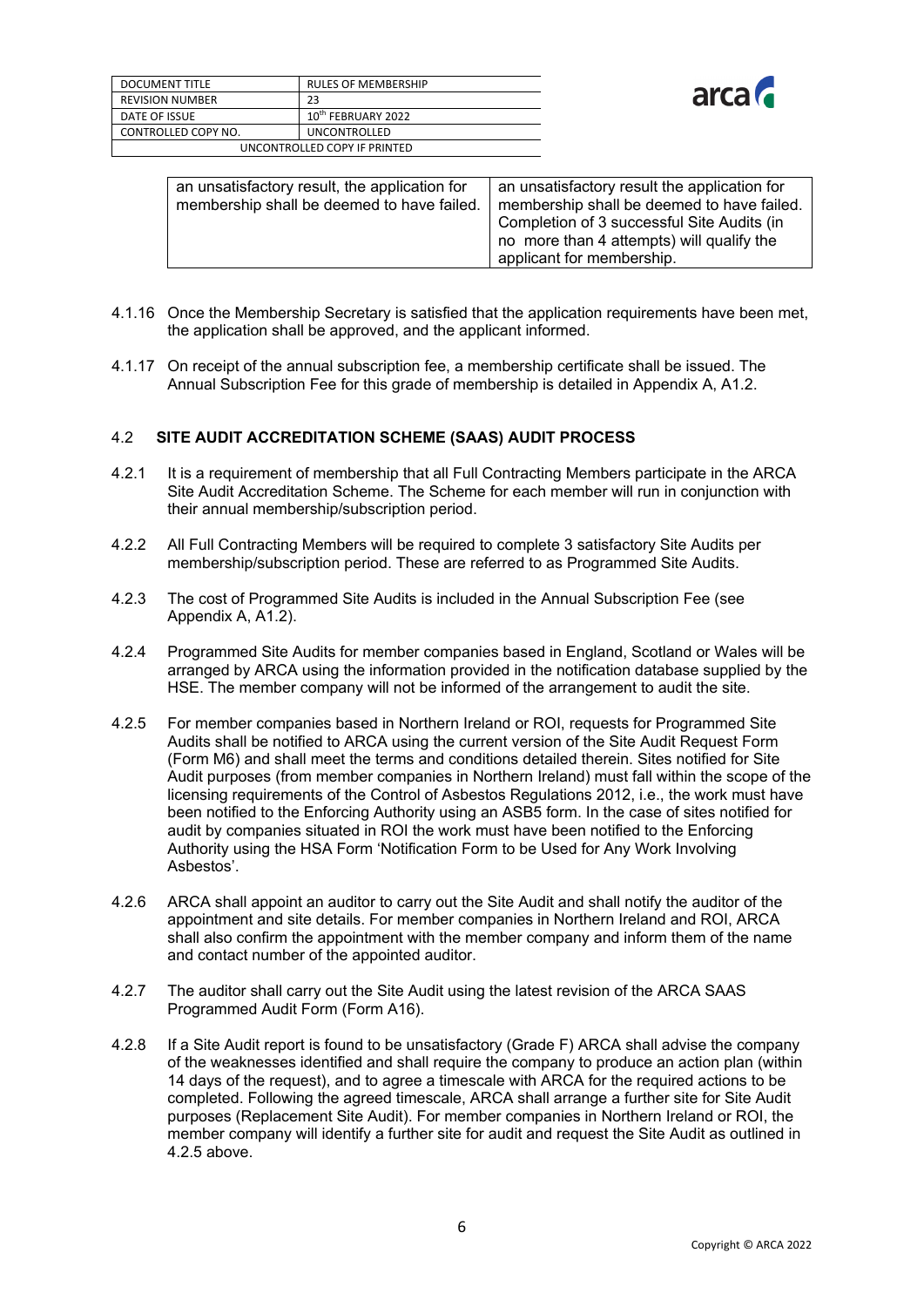| DOCUMENT TITLE               | <b>RULES OF MEMBERSHIP</b>     |
|------------------------------|--------------------------------|
| <b>REVISION NUMBER</b>       | 23                             |
| DATE OF ISSUE                | 10 <sup>th</sup> FEBRUARY 2022 |
| CONTROLLED COPY NO.          | <b>UNCONTROLLED</b>            |
| UNCONTROLLED COPY IF PRINTED |                                |



- 4.2.9 If the member company fails to return the action plan within 14 days as referred to in 4.2.8 above, a further 7 days may be granted for the action plan to be returned. Failure to return the action plan after the additional 7 days will result in a recommendation to the Governing Council for termination of membership for failure to comply with the Rules of Membership.
- 4.2.10 In all cases, the company shall be liable for the full cost of a Replacement Site Audit to replace an unsatisfactory Site Audit. The fees for a Replacement Site Audit are detailed in Appendix B, B.1.
- 4.2.11 Should the further Site Audit again produce an unsatisfactory result the member shall be suspended from membership and be required to undergo an Office Audit because of noncompliance with the Site Audit Accreditation Scheme. Office Audit procedures are detailed in section 12.
- 4.2.12 If the company provides a satisfactory further Site Audit, they shall continue their participation in the Site Audit Accreditation Scheme. Satisfactory audits will be reported to the member company with the accompanying grade (Grades A to E), having been assessed in accordance with the Standardised Marking Scheme (Form M9).
- 4.2.13 Any appeals regarding the auditors' findings must be submitted to ARCA within 10 working days of the audit findings being notified to the Site Audit Contact of the member company for whom the Site Audit was conducted.

#### 4.3 **SITE AUDITS GIVING RISE TO SERIOUS CONCERNS REGARDING STANDARDS OF WORK**

4.3.1 If, in the opinion of the Membership Committee, a Site Audit highlights serious concerns regarding the standards of work displayed by the member company, the committee may decide that the disciplinary procedure detailed in section 19 below will need to be applied.

#### 4.4 **FULL CONTRACTING MEMBERS AND USE OF THE ASBESTOS LABOUR FEEDBACK APP (ALFA)**

- 4.4.1 It is a requirement of membership that all Full Contracting Members utilise the Asbestos Labour Feedback App (ALFA) for all short-term operatives sourced via a labour agency and put to work on licensed asbestos removal work. Utilising ALFA includes:
	- Hiring the labour from a Labour Agency which is a Labour Supply Member of ARCA.
	- Rating the short-term operatives in accordance with the requirements of ALFA.

| Dav | <b>Time Period</b> | Action                                                            |
|-----|--------------------|-------------------------------------------------------------------|
|     | 5 days             | Rating requested from supervisor                                  |
| 3   |                    | If rating not completed by supervisor after 48 hours, Client      |
|     |                    | Contact (usually Contract Manager) notified and either            |
|     |                    | ensures the supervisor completed the rating or it is done by      |
|     |                    | the Client Contact                                                |
| 5   |                    | If the outstanding ratings still not completed after a further 48 |
|     |                    | hours, the member company is suspended from ALFA and              |
|     |                    | the Escalation User is notified. The Escalation User is           |
|     |                    | responsible for ensuring the outstanding ratings are              |
|     |                    | completed by the Client Contact or the Supervisor. The            |

#### **Rating Timeline**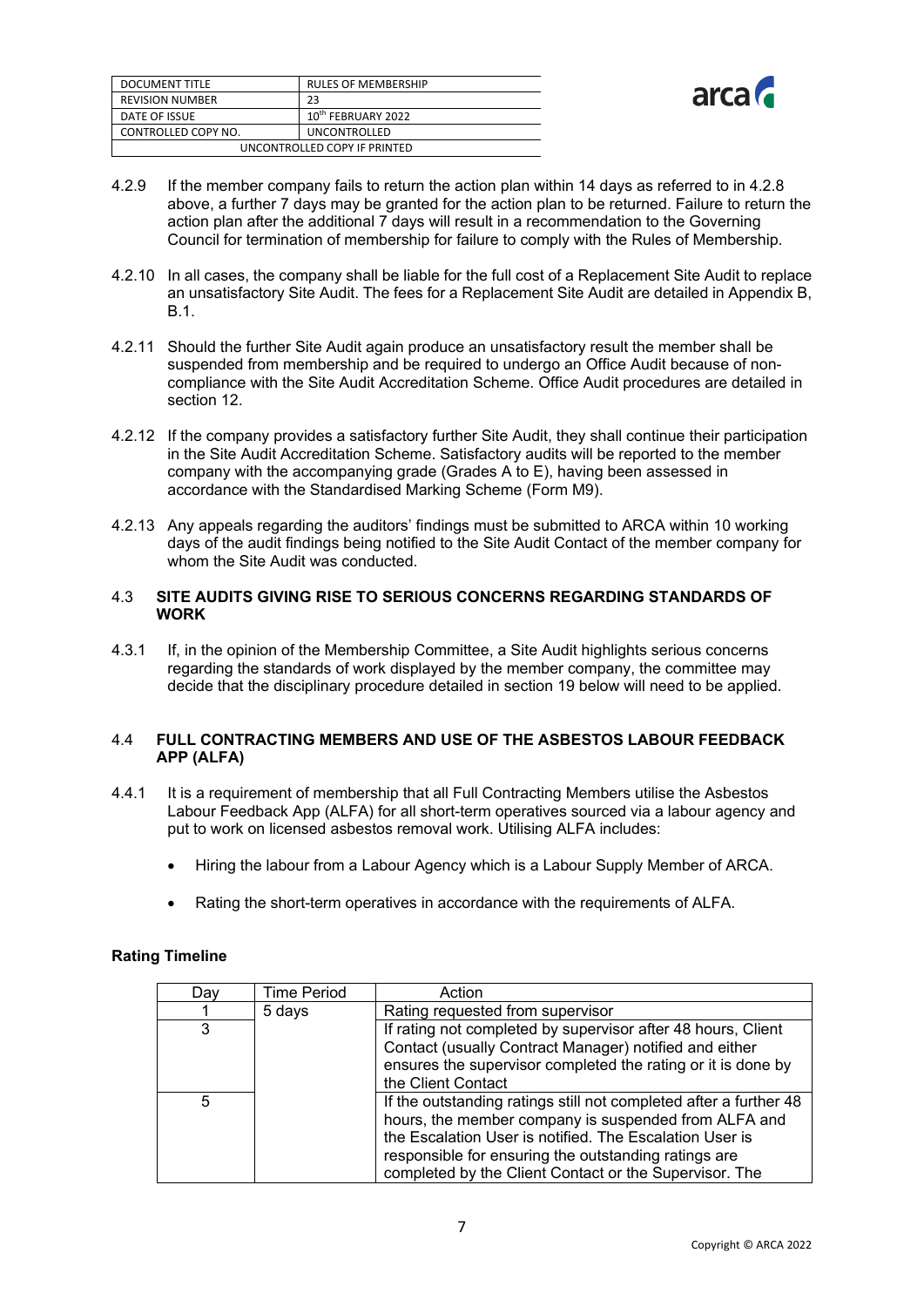

| <b>DOCUMENT TITLE</b>        | <b>RULES OF MEMBERSHIP</b>     |
|------------------------------|--------------------------------|
| <b>REVISION NUMBER</b>       | 23                             |
| DATE OF ISSUE                | 10 <sup>th</sup> FEBRUARY 2022 |
| CONTROLLED COPY NO.          | <b>UNCONTROLLED</b>            |
| UNCONTROLLED COPY IF PRINTED |                                |

|    |         | ALFA suspension will be lifted as soon as the outstanding                                                                                                                                                                  |
|----|---------|----------------------------------------------------------------------------------------------------------------------------------------------------------------------------------------------------------------------------|
|    |         | ratings are completed.                                                                                                                                                                                                     |
| 19 | 14 days | If the outstanding ratings are still not completed, the member<br>company will be suspended from ARCA membership. The<br>suspension from ARCA and ALFA will be lifted as soon as<br>the outstanding ratings are completed. |
| 33 | 14 days | If the outstanding ratings are still not completed, the member<br>company will be referred to the ARCA Governing Council for<br>action under the disciplinary procedure (Section 18 of the<br>Rules of Membership)         |

- 4.4.2 ARCA will monitor the use of ALFA by Full Contracting Members to ensure that the requirements 4.4.1 are being met. The primary method of monitoring 4.4.1 will be by auditing during ratings in ALFA.
- 4.4.3 Should a Full Contracting Member be identified as using short-term labour which has not been sourced from an ARCA Labour Supply Member, the Full Contracting Member shall be written to explaining their obligations under the ARCA Rules of Membership with regards to the use of ALFA, and that full compliance with the ARCA Rules of Membership is expected in the future.
- 4.4.4 If following written communication, as described in 4.4.3, a Full Contracting Member is identified to be using short-term labour which has not been sourced from an ARCA Labour Supply Member, within 6 months of the communication sent in accordance with 4.4.3, the Full Contracting Member shall be written to again. This communication will remind the Full Contracting Member of the content of the previous communication and explain that a further breach of the ARCA Rules of Membership in relation to the use of ALFA will result in the disciplinary procedure detailed in section 19 being implemented, which could ultimately result in a recommendation to the ARCA Governing Council for termination of membership.
- 4.4.5 If following the written communication as described in 4.4.4, a Full Contracting Member is identified to be using short-term labour which has not been sourced from an ARCA Labour Supply Member, within 12 months since the communication sent in accordance with 4.4.4, the Full Contracting Member shall be written to again to inform them that because of noncompliance with 4.4.1, the disciplinary procedure detailed in section 19 is being implemented, which could ultimately result in a recommendation to the ARCA Governing Council for termination of membership.
- 4.4.6 Any Full Contracting Member being suspended from ALFA (as result of not following the rating procedure timeline) for 7 days shall be sent an email, to remind them of their obligations and that in a further 7 days their ARCA membership will be suspended unless all outstanding ratings are completed.
- 4.4.7 Should a Full Contracting Member be suspended from ALFA for 14 days, the Main Contact at the Full Contracting Member shall be contacted by telephone to inform them that their ARCA membership will be suspended if the ratings are not completed within 2 days.
- 4.4.8 Any Full Contracting Member being suspended from ALFA (a result of not following the rating procedure timeline) for more than 28 days shall be written to and informed that because of non-compliance with 4.4.1, the disciplinary procedure detailed in section 18 is being implemented, which could ultimately result in a recommendation to the ARCA Governing Council for termination of membership.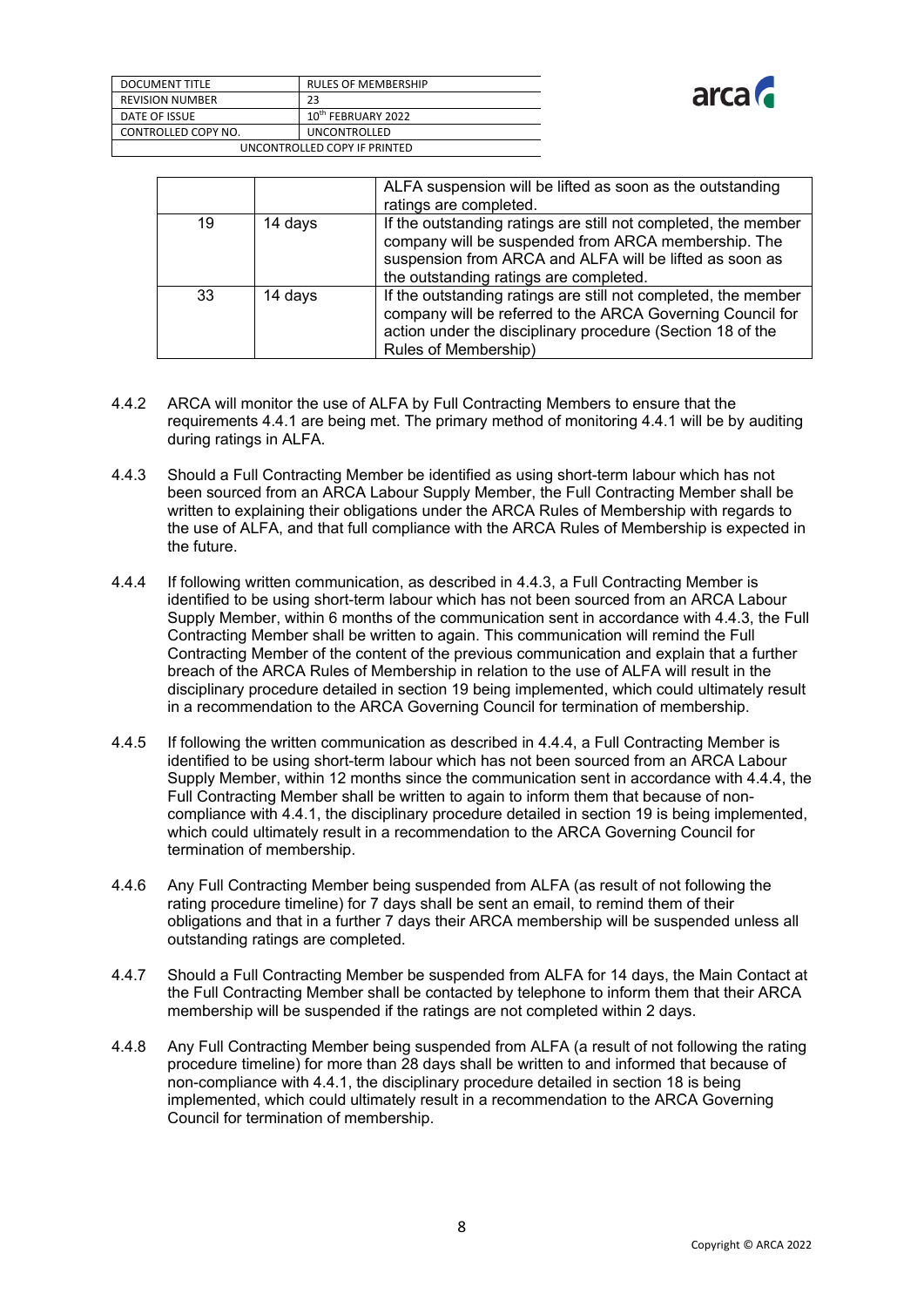| DOCUMENT TITLE               | <b>RULES OF MEMBERSHIP</b>     |  |
|------------------------------|--------------------------------|--|
| <b>REVISION NUMBER</b>       | 23                             |  |
| DATE OF ISSUE                | 10 <sup>th</sup> FEBRUARY 2022 |  |
| CONTROLLED COPY NO.          | <b>UNCONTROLLED</b>            |  |
| UNCONTROLLED COPY IF PRINTED |                                |  |



# <span id="page-9-0"></span>**5 FULL MEMBER NON-CONTRACTING ATaC**

- 5.1 Applicants for membership, who must be asbestos testing or consulting companies, shall complete a membership application form (Form M1) and return it to ARCA with the following:
	- A copy of the applicant's UKAS accreditation schedule(s) for the full range of services offered with a minimum accreditation requirement to ISO 17025 for asbestos testing services and ISO 17020 for asbestos inspection services. Applicants from ROI must be accredited by either UKAS or the Irish National Accreditation Board (INAB) for the full range of services offered with a minimum accreditation requirement of ISO 17025 for asbestos testing services and ISO 17020 for asbestos inspection services.
	- A copy of the applicant's Health and Safety Policy.
	- A copy of the applicant's Certificate of Incorporation.
	- A copy of a typical site-specific plan of work for a contract that the applicant has completed, or is currently undertaking, or proposes to undertake.
	- The contact details of not less than 5 referees.
	- A copy of the applicant's insurance schedule detailing their cover regarding Employers and Public Liability insurance for work with asbestos and Professional Indemnity insurance where the applicant is UKAS accredited to ISO 17020 for carrying out asbestos surveys. ARCA shall then contact the insurance provider to verify the information supplied.
	- The Registration Fee for this grade of membership is detailed in Appendix A, A.2.1. The registration Fee is non-refundable in the event of a failed membership application.
- 5.2 Once the Membership Secretary is satisfied that the application requirements have been met, the application shall be approved, and the applicant informed.
- 5.3 On receipt of the Annual Subscription Fee, a membership certificate shall be issued. The Annual Subscription Fee for this grade of membership is detailed in Appendix A, A.2.2.

# <span id="page-9-1"></span>**6 ASSOCIATE MEMBER (Non-Asbestos Licence Holder)**

- 6.1 Applicants for membership shall either be companies providing an industry related service to Full Contracting Members, or asbestos removal companies based outside of the UK, Channel Islands and ROI. Applicants shall complete a membership application form (Form M1) and return it to ARCA with the following:
	- A copy of the applicant's insurance schedule detailing their cover regarding Employers and Public Liability insurance.
- 6.2 The Registration Fee for this grade of membership is detailed in Appendix A, A.3.1. The Registration Fee is non-refundable in the event of a failed membership application.
- 6.3 Once the Membership Secretary is satisfied that the application requirements have been met, the application shall be approved, and the applicant informed.
- 6.4 On receipt of the annual subscription fee, a membership certificate shall be issued. The Annual Subscription Fee for this grade of membership is detailed in Appendix A, A.3.2.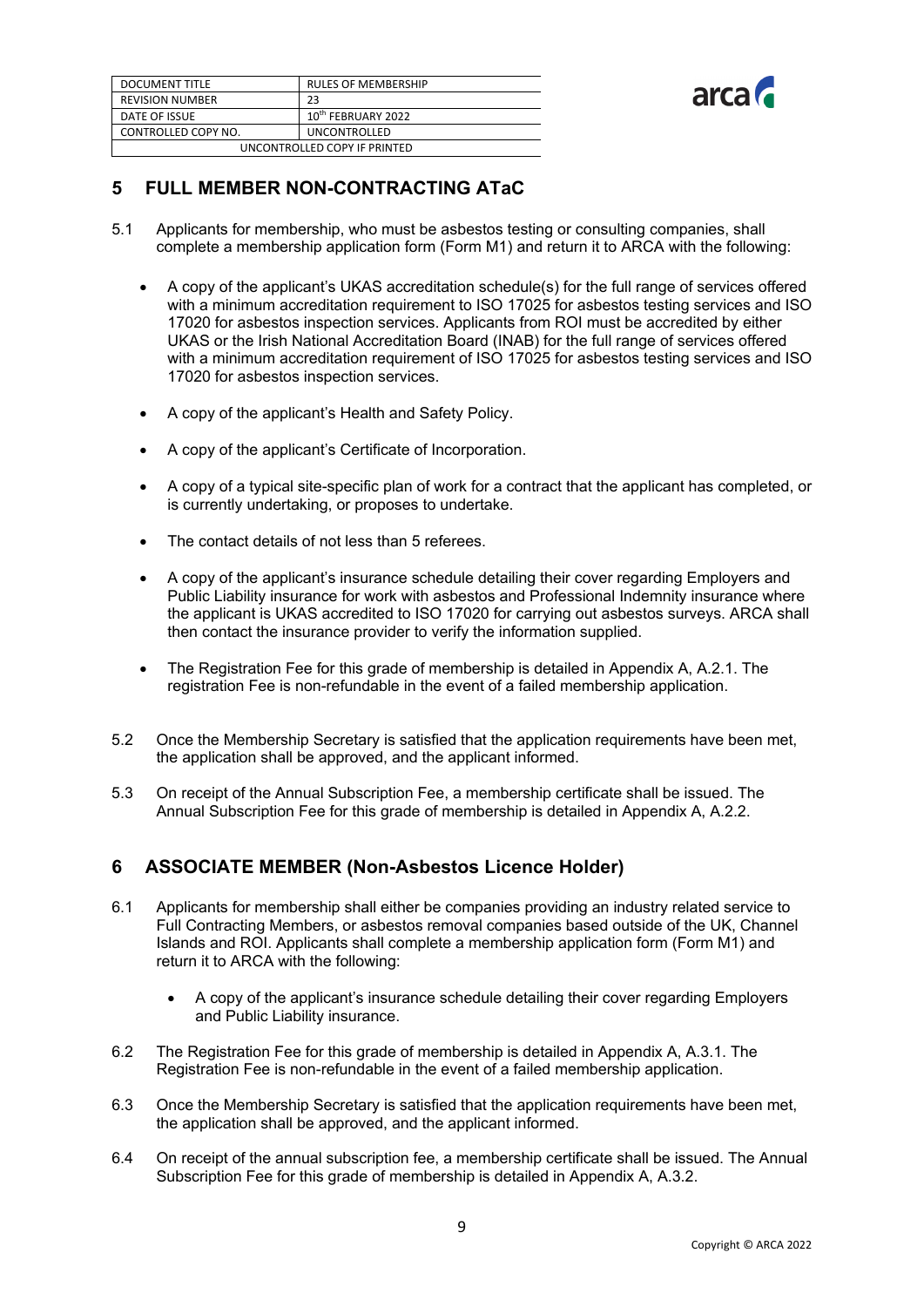| <b>DOCUMENT TITLE</b>        | <b>RULES OF MEMBERSHIP</b>     |  |
|------------------------------|--------------------------------|--|
| <b>REVISION NUMBER</b>       | 23                             |  |
| DATE OF ISSUE                | 10 <sup>th</sup> FEBRUARY 2022 |  |
| CONTROLLED COPY NO.          | <b>UNCONTROLLED</b>            |  |
| UNCONTROLLED COPY IF PRINTED |                                |  |



# <span id="page-10-0"></span>**7 ASSOCIATE MEMBER (Asbestos Licence Holder)**

#### 7.1 Applications:

- 7.1.1 Applicants for membership must be companies providing an industry related service to Full Contracting Members for which they hold an Ancillary HSE Licence to Work with Asbestos. Applicants for membership shall complete a membership application form (Form M1) and return it to ARCA with the following:
	- A copy of the applicant's current Ancillary Licence to undertake work with asbestos, issued by the Health and Safety Executive (HSE) under the Control of Asbestos Regulations 2012.
	- A copy of the applicant's Health and Safety Policy.
	- A copy of applicant's Certificate of Incorporation.
	- A copy of a typical site-specific plan of work for a contract that the applicant has completed, or is currently undertaking, or proposes to undertake.
	- The contact details of not less than 5 referees.
	- A copy of their company's insurance schedule detailing their cover regarding Employers and Public Liability insurance for work with asbestos. ARCA shall then contact the insurance provider to verify the information supplied.
- 7.1.2 Associate members who hold an ancillary HSE asbestos licence for scaffolding or equipment maintenance shall be required to participate in the association's Site Audit Accreditation Scheme. The scheme details are in section 7.2.
- 7.1.3 The Registration Fee for this grade of membership is detailed in Appendix A, A.4.1. The Registration Fee is non-refundable in the event of a failed membership application.
- 7.1.4 Once the Membership Secretary is satisfied that the application requirements have been met, the application shall be approved, and the applicant informed.
- 7.1.5 On receipt of the annual subscription fee, a membership certificate shall be issued. The Annual Subscription Fee for this grade of membership is detailed in Appendix A, A.4.2.

#### 7.2 **SITE AUDIT REQUIREMENTS FOR LICENSED ASSOCIATE MEMBERS**

- 7.2.1 It is a requirement of membership that Associate Members who hold an Ancillary HSE Licence to work with asbestos (Asbestos Licensed Scaffolders and Asbestos Licensed Maintenance companies) to complete 1 satisfactory Site Audit per membership/subscription period. These are referred to as Programmed Site Audits. The cost of Programmed Site Audits is included in the Annual Subscription Fee (see Appendix A, A4.2).
- 7.2.2 Programmed Site Audits for member companies will be by arrangement. ARCA will contact the member to arrange a mutually convenient time and date to undertake the audit.
- 7.2.3 ARCA shall appoint an auditor to carry out the site audit and shall notify the auditor of the appointment and site details. Associate members who are required to comply with these requirements, who have multiple sites on which asbestos licensed work is conducted, will be audited at a site chosen by ARCA. ARCA shall also confirm the appointment with the member company and inform them of the name and contact number of the appointed auditor.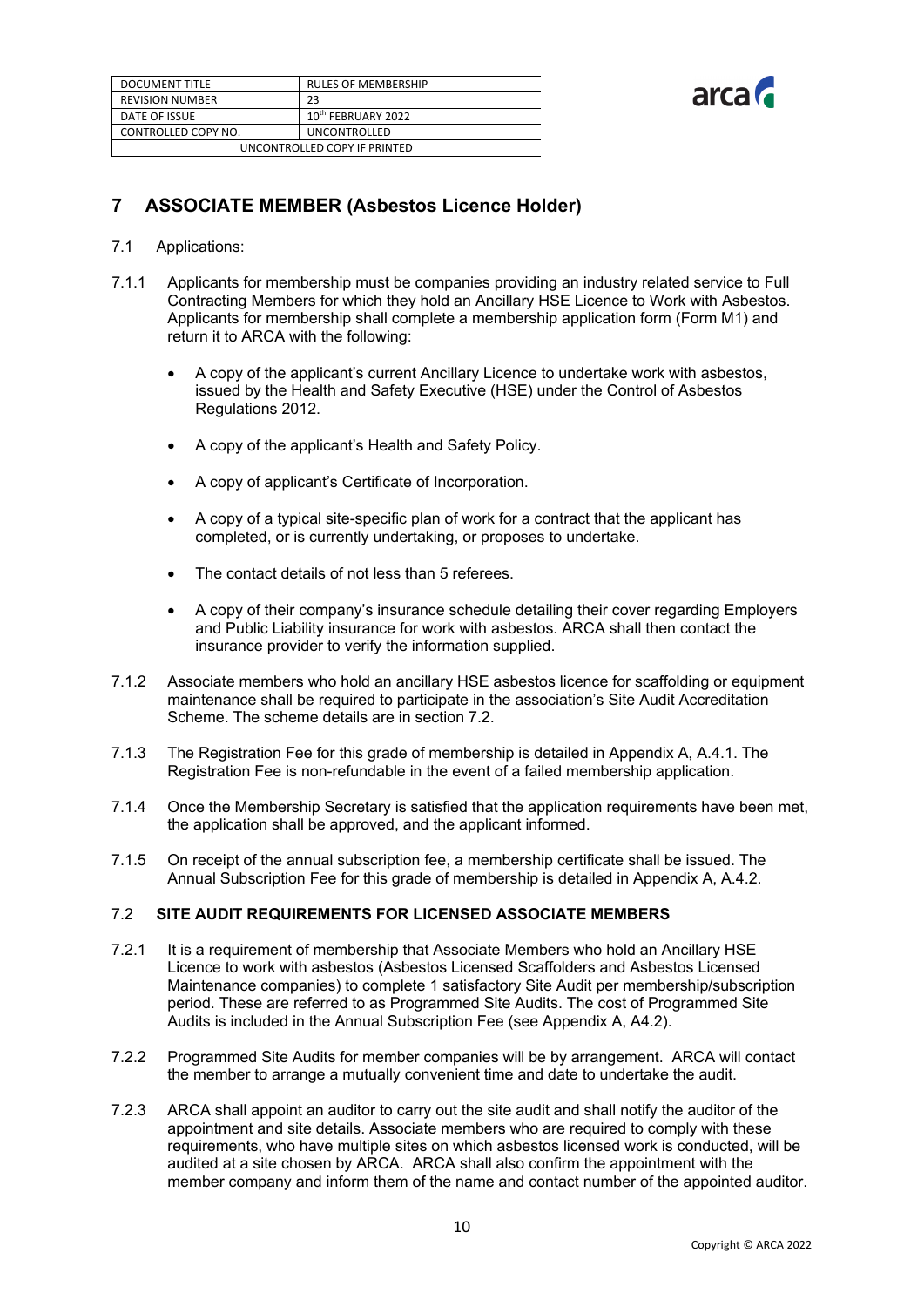| DOCUMENT TITLE               | <b>RULES OF MEMBERSHIP</b>     |  |
|------------------------------|--------------------------------|--|
| REVISION NUMBER              | 23                             |  |
| DATE OF ISSUE                | 10 <sup>th</sup> FEBRUARY 2022 |  |
| CONTROLLED COPY NO.          | <b>UNCONTROLLED</b>            |  |
| UNCONTROLLED COPY IF PRINTED |                                |  |



The auditor shall carry out the site audit using the current revision of the Maintenance Licence Holder Facility Audit Form (A10) or Licensed Scaffolder Audit Form (A13).

- 7.2.4 If a Site Audit report is found to be unsatisfactory (Grade F) ARCA shall advise the company of the weaknesses identified and shall require the company to produce an action plan (within 14 days of the request), and to agree a timescale with ARCA for the required actions to be completed. Following the agreed timescale, ARCA shall arrange a further site for Site Audit purposes (Replacement Site Audit).
- 7.2.5 If the member company fails to return the action plan within 14 days as referred to in 7.2.4, a further 7 days may be granted for the action plan to be returned. Failure to return the action plan after the additional 7 days will result in a recommendation to the Governing Council for termination of membership for failure to comply with the Rules of Membership.
- 7.2.6 In all cases, the company shall be liable for the full cost of a Replacement Site Audit to replace an unsatisfactory site audit. The fees for a Replacement Site Audit are detailed in Appendix B, B.1.
- 7.2.7 Should the further Site Audit again produce an unsatisfactory result the member shall be suspended from membership and be required to undergo an Office Audit because of noncompliance with the Site Audit Accreditation Scheme. Office Audit procedures are detailed in section 12.
- 7.2.8 If the company provides a satisfactory further Site Audit, the membership suspension shall be lifted.
- 7.2.9 Satisfactory audits will be reported to the member company with the accompanying grade (Grades A to E), having been assessed in accordance with the Standardised Marking Scheme (M9).
- 7.2.10 Any appeals regarding the auditors' findings must be submitted to ARCA within 10 working days of the audit findings being notified to the Site Audit Contact of the member company for whom the site audit was conducted.

#### 7.3 **SITE AUDITS GIVING RISE TO SERIOUS CONCERNS REGARDING STANDARDS OF WORK**

7.3.1 If, in the opinion of the Membership Committee, a Site Audit highlights serious concerns regarding the standards of work displayed by the member company, the committee may decide that the disciplinary procedure detailed in section 19 below will need to be applied.

# <span id="page-11-0"></span>**8 FULL MEMBER NON-CONTRACTING (ASSOCIATE)**

8.1 This grade of membership is available to companies qualifying for Associate Membership by paying full subscriptions, having met the criteria for Associate membership. The Annual Subscription Fee for this grade of membership is detailed in Appendix A, A.5.2.

# <span id="page-11-1"></span>**9 LABOUR SUPPLY MEMBER**

#### 9.1 Applications

9.1.1 Applications for membership are invited from labour supply organisations who can demonstrate a desire to further the objectives of the Association. Successful applicants will need to demonstrate that they are leaders in the field, coordinating temporary asbestos labour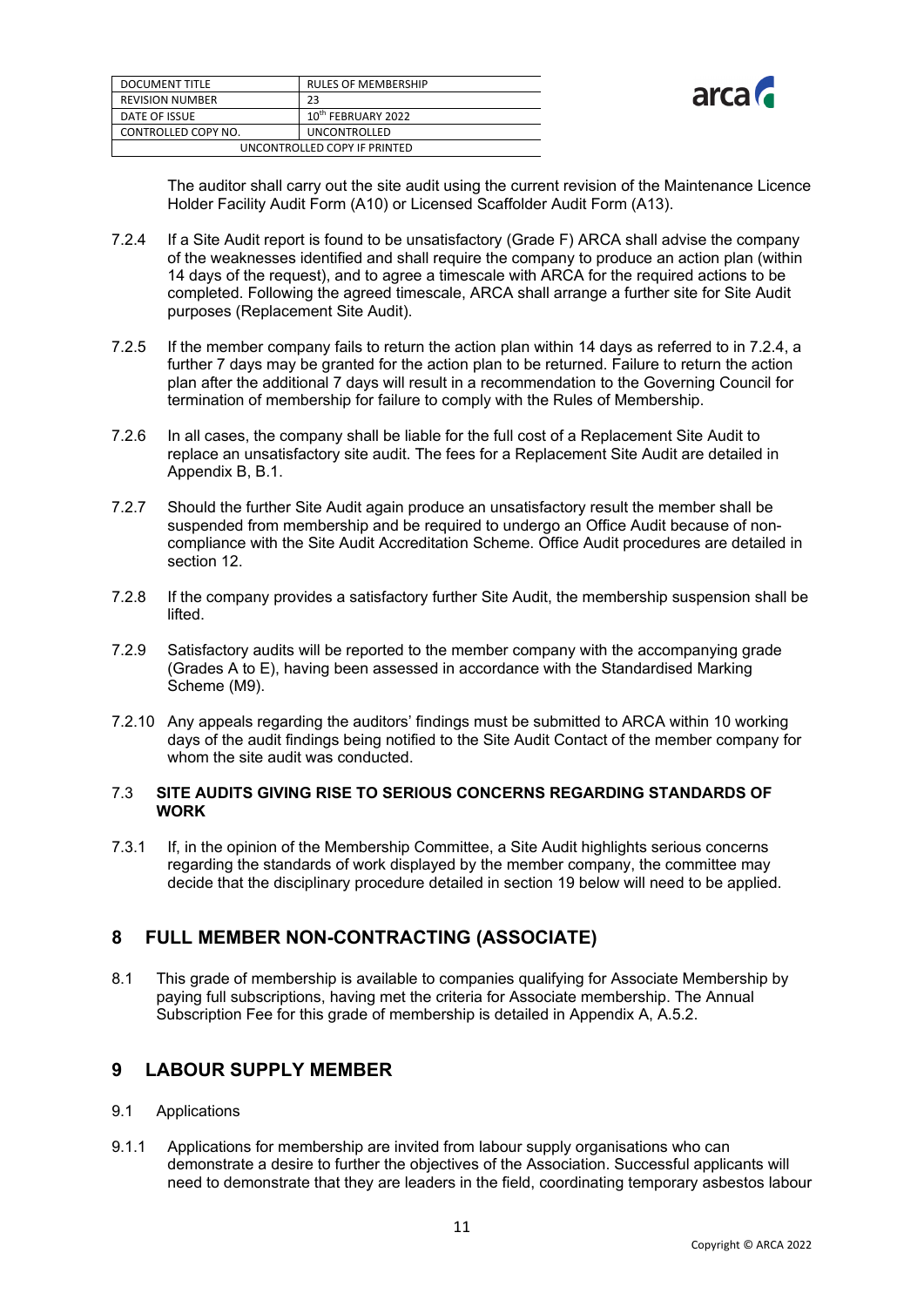

| DOCUMENT TITLE               | <b>RULES OF MEMBERSHIP</b>     |  |
|------------------------------|--------------------------------|--|
| <b>REVISION NUMBER</b>       | 23                             |  |
| DATE OF ISSUE                | 10 <sup>th</sup> FEBRUARY 2022 |  |
| CONTROLLED COPY NO.          | <b>UNCONTROLLED</b>            |  |
| UNCONTROLLED COPY IF PRINTED |                                |  |

to the highest industry standards.

- Applicants for membership shall complete a membership application form (Form M1) and return it to ARCA with the following:
- Evidence that the applicant has been supplying asbestos operative labour to HSE licensed asbestos removal contractors for at least 6 months.
- Evidence that the applicant is a member of the Recruitment and Employment Confederation (REC), or is working towards REC membership, to be attained within the first year of their ARCA Membership.
- A copy of the applicant's Certificate of Incorporation.
- Not less than 5 referees who are current HSE licensed asbestos removal contractors.
- A signed agreement that the company work in accordance with the Conduct of Employment Agencies and Employment Businesses Regulations 2003.
- A copy of the applicant's Health and Safety Policy.
- The Registration Fee for this grade of membership as detailed in Appendix A, A.6.1. The Registration Fee is non-refundable in the event of a failed membership application.
- 9.2 Once the above information has been supplied, approved and where appropriate verified, an Office Audit of the applicant's procedures and competencies shall be arranged to verify that the applicant is conversant with relevant asbestos legislation and requirements regarding training, competency, and labour supply.
- 9.3 The ARCA Site Audit Scheme Manager, or nominee, shall make an appointment with the applicant for an Office Audit to be conducted. The Office Audit procedure shall be carried out at the applicant's head office, using the current version of the ARCA Labour Supply Office Audit - Application Form (Form M29).
- 9.4 Should the Office Audit prove unsatisfactory; the ARCA Site Audit Manager shall draw up a list of recommendations that is considered would improve the applicant's procedures or management processes. These recommendations shall be forwarded to the applicant for action.
- 9.5 The applicant shall advise ARCA when the recommendations have been implemented, and the ARCA Site Audit Scheme Manager, or nominee, shall conduct a Follow-Up Office Audit to confirm that the recommendations have been implemented. The cost of this Follow-Up Office Audit is to be paid in advance by the applicant at the rates detailed in Appendix B, B.3.
- 9.6 If the Follow-Up Office Audit reveals that the recommendations have not been satisfactorily implemented, the application for membership shall be deemed to have failed. A fresh application for membership may be made not less than 6 months from the date of termination of membership.
- 9.7 Once the Membership Secretary is satisfied that the application requirements have been met, the application shall be approved, and the applicant informed.
- 9.8 On receipt of the annual subscription fee, a membership certificate shall be issued. The Annual Subscription Fee for this grade of membership is detailed in Appendix A, A.5.2.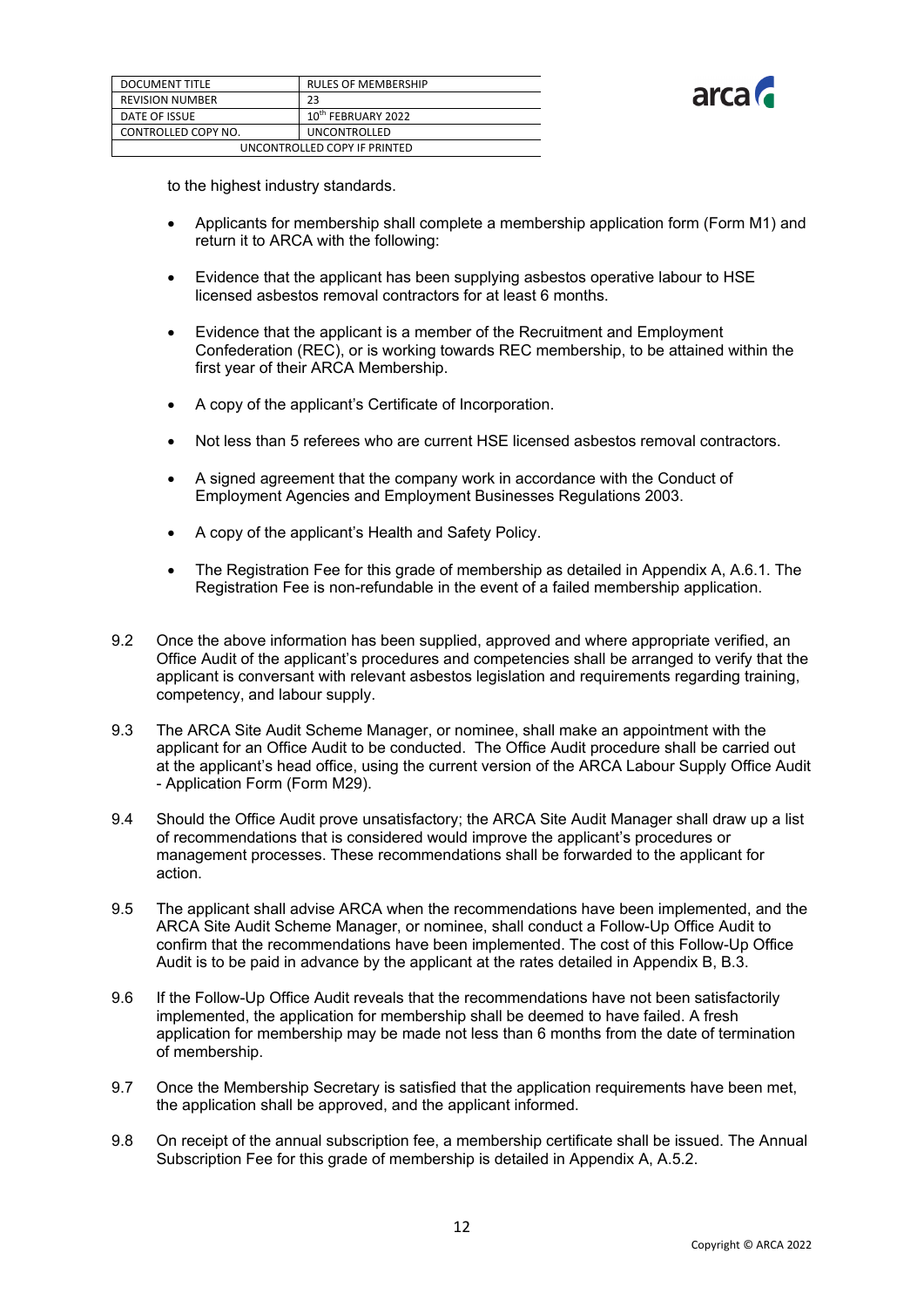| <b>DOCUMENT TITLE</b>        | <b>RULES OF MEMBERSHIP</b>     |  |
|------------------------------|--------------------------------|--|
| <b>REVISION NUMBER</b>       | 23                             |  |
| DATE OF ISSUE                | 10 <sup>th</sup> FEBRUARY 2022 |  |
| CONTROLLED COPY NO.          | <b>UNCONTROLLED</b>            |  |
| UNCONTROLLED COPY IF PRINTED |                                |  |



- 9.9 Whilst members of ARCA, Labour supply members are required to comply with the following to maintain membership:
	- 2 successful Programmed Office Audits must be completed within the membership year (using Form M28).
	- At least 1 Director of the Labour Agency to attend the ARCA Labour Agency Managers training course, within each membership year.
	- REC Membership must be maintained (unless in the first year of membership where the member is working towards REC membership).
	- Complete an ARCA Labour Agency Online Compliance Test (when available) in each membership year (One contact per organisation taking test – the designated Compliance Contact).
	- Utilise the Asbestos Labour Feedback App (ALFA) to assign all labour supplied to ARCA Full (Contracting) Member members who are registered on the App as LARC members of ALFA.
- 9.10 Should a Labour Agency fail an Office Audit their membership shall be suspended. ARCA will work with the agency to produce an action plan to identify where improvements need to be made. The agency shall have three months to implement the action plan at which point ARCA will conduct a Follow-Up Office Audit to confirm the action plan has been complied with. The cost of this Follow-Up Office Audit is to be paid in advance by the Labour Agency member at the rates detailed in Appendix B, B.3. If the action plan has been complied with the Labour Agency's membership suspension will be lifted. If the action plan has not been complied with, ARCA shall recommend to the ARCA Governing Council that the Labour Agency's membership is terminated.

#### 9.11 **LABOUR SUPPLY MEMBERS AND USE OF ASBESTOS LABOUR FEEDBACK APP (ALFA)**

- 9.11.1 It is a requirement of membership that all Labour Supply Members utilise the Asbestos Labour Feedback App (ALFA) for all short-term operatives provided to ARCA Full Contracting Members and are put to work on licensed asbestos removal work. Utilising ALFA includes:
	- Only providing (assigning) short-term operatives to ARCA Full Contracting Members, who are registered in ALFA and hold current mandatory certification.
	- Assigning the short-term operatives in ALFA for the duration of the contracted period.
	- ARCA will monitor the use of ALFA by Labour Supply Members to ensure that the requirements in 9.11.1 are being met. The primary method of monitoring will be by auditing during ARCA site audits, to establish whether short-term operatives sourced from Labour Supply Members are being used, and that they have been assigned to the job using ALFA.
- 9.11.2 Should a Labour Supply Member be identified as providing short-term labour to an ARCA Full Contracting Member which has not been assigned to that job in ALFA, the Labour Supply Member shall be written to explaining their obligations under the ARCA Rules of Membership with regards to the use of ALFA, and that full compliance with the ARCA Rules of Membership is expected in the future.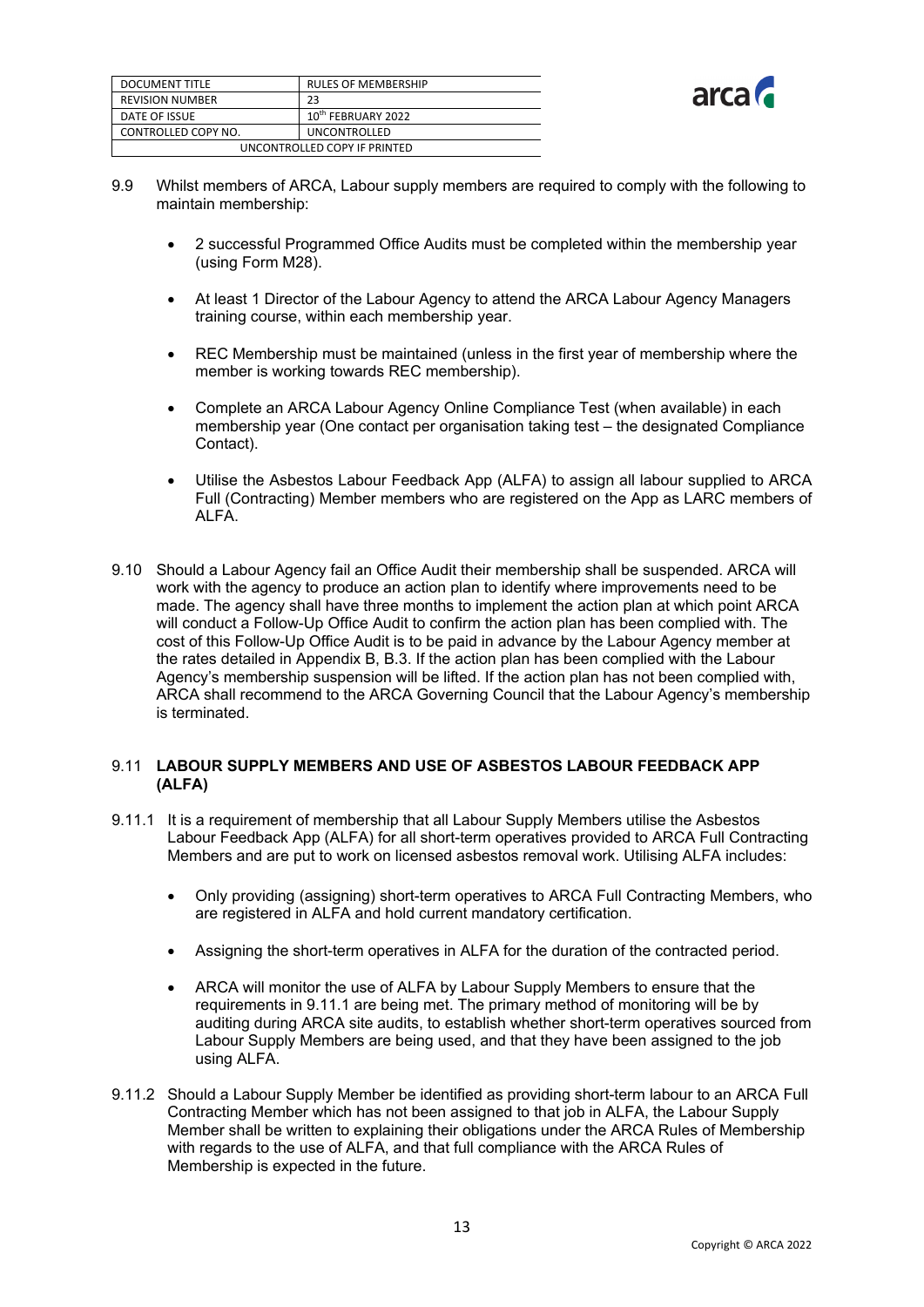| <b>DOCUMENT TITLE</b>        | <b>RULES OF MEMBERSHIP</b>     |  |
|------------------------------|--------------------------------|--|
| <b>REVISION NUMBER</b>       | 23                             |  |
| DATE OF ISSUE                | 10 <sup>th</sup> FEBRUARY 2022 |  |
| CONTROLLED COPY NO.          | <b>UNCONTROLLED</b>            |  |
| UNCONTROLLED COPY IF PRINTED |                                |  |



- 9.11.3 If following the written communication as described in 9.11.2, a Labour Supply Member is identified as providing short-term labour to an ARCA Full Contracting Member which has not been assigned to the job on ALFA, within 6 months of the communication sent in accordance with 9.11.2, the Labour Supply Member shall be written to again. This communication will remind them of the content of the previous communication and explain that a further breach of the ARCA Rules of Membership, in relation to the use of ALFA, within the next 12 months will result in the disciplinary procedure, detailed in section 19, being implemented, which could ultimately result in a recommendation to the ARCA Governing Council for termination of membership.
- 9.11.4 If following the written communication as described in 9.11.3, a Labour Supply Member is identified to be providing short-term labour to an ARCA Full Contracting Member which has not been assigned to the job on ALFA, within 12 months of the communication sent in accordance with 9.11.3, the Labour Agency shall be written to again informing them that as a result of non-compliance with 9.11.1, the disciplinary procedure detailed in section 19, is being implemented, which could ultimately result in a recommendation to the ARCA Governing Council for termination of membership.

#### 9.12 **OBLIGATIONS ON LABOUR SUPPLY MEMBERS WITH REGARDS TO FULL CONTRACTING MEMBERS**

- 9.12.1 If a Labour Supply Member is asked to provide short-term labour to an ARCA Full Contracting Member who is not active on ALFA or has specifically asked not to utilise ALFA when hiring short-term labour, the Labour Supply Member shall report the incident to the ARCA Chief Executive in a timely manner. The ARCA Full Contracting Member will then be written to explaining their obligations under the ARCA Rules of Membership with regards to the use of ALFA, and that full compliance with the ARCA Rules of Membership is expected in the future.
- 9.12.2 If, following the written communication as described in 9.12.1, the Full Contracting Member is reported again, in relation to the circumstances described in 4.4.1, within 12 months of the communication sent in accordance with 9.12.1, the Full Contracting Member shall be written to again informing them that as a result of non-compliance with 4.4.1 the disciplinary procedure is being implemented, which could ultimately result in a recommendation to the ARCA Governing Council for termination of membership.

# <span id="page-14-0"></span>**10 CORPORATE MEMBER**

- 10.1 Applicants for membership, who must be companies or organisations involved in building, construction, or property, or be local authorities, or be a trade association whose members are involved in building, construction, or property, shall complete a membership application form (Form M1), and return it to ARCA with the following:
	- Evidence to support qualification for the above grade of membership.
	- The Registration fee for this grade of membership as detailed in Appendix A, A.7.1. The Registration fee is non-refundable in the event of a failed membership application.
- 10.2 Once the Membership Secretary is satisfied that the application requirements have been met, the application shall be approved, and the applicant informed.
- 10.3 On receipt of the Annual Subscription fee, a membership certificate shall be issued. The Annual Subscription fee for this grade of membership is detailed in Appendix A, A.7.2.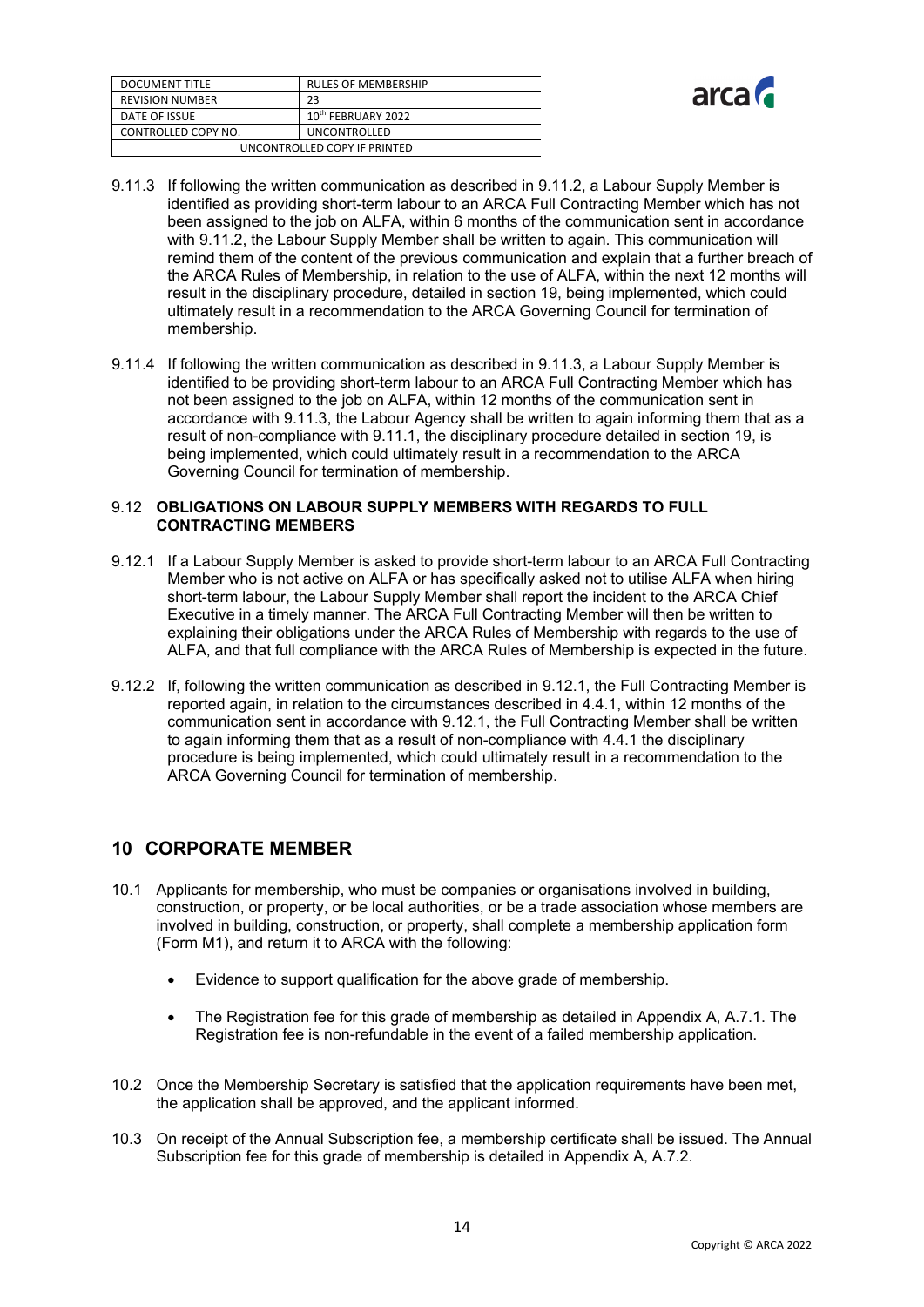| <b>DOCUMENT TITLE</b>        | <b>RULES OF MEMBERSHIP</b>     |  |
|------------------------------|--------------------------------|--|
| <b>REVISION NUMBER</b>       | 23                             |  |
| DATE OF ISSUE                | 10 <sup>th</sup> FEBRUARY 2022 |  |
| CONTROLLED COPY NO.          | <b>UNCONTROLLED</b>            |  |
| UNCONTROLLED COPY IF PRINTED |                                |  |



# <span id="page-15-0"></span>**11 INFORMATION SERVICE MEMBER**

11.1 Applicants for membership must be companies who do not meet the requirements of any other grade of membership. Applicants for membership shall complete a membership application form (Form M1) and return it to ARCA including the Annual Subscription Fee. The Annual Subscription Fee for this grade of membership is detailed in Appendix A, A.8.2.

# <span id="page-15-1"></span>12 **OFFICE AUDITS DUE TO NON-COMPLIANCE WITH SITE AUDIT ACCREDITATION SCHEME**

- 12.1 Any company undergoing an Office Audit because of non-compliance with the Site Audit Accreditation Scheme shall have a maximum of 3 months from the date of suspension to comply with the following requirements. Should the company concerned not comply with the following requirements within 3 months, they shall be referred to the ARCA Governing Council with a recommendation that their membership of ARCA be terminated.
- 12.2 The company shall be notified by ARCA that they are required to undergo an Office Audit. The company shall be given 14 days to confirm their agreement to undergo the Office Audit procedure. Non-acceptance of the Office Audit procedure, or no response, will result in the company being referred to the ARCA Governing Council with a recommendation that their membership of ARCA be terminated. The company shall pay the Office Audit fee in advance of the Office Audit. The current fee for an Office Audit is given in Appendix B, B.2.
- 12.3 If the Office Audit is satisfactory, the company shall be subject to a further Site Audit to replace the unsatisfactory Site Audits and pay the full price for this Replacement Site Audit as detailed in Appendix B, B.1. The Replacement Site Audit must be carried out successfully at the first attempt as there is no provision for repeating unsuccessful audits.
- 12.4 If the Office Audit is unsatisfactory the auditor shall compile a list of recommendations which shall be provided to the company concerned. Once the company concerned has confirmed to ARCA that they have implemented the recommendations, ARCA will arrange for an auditor to visit the company to carry out a Follow-Up Office Audit. The company shall pay the fee for the Follow-Up Office Audit prior to the audit being carried out. The fee for the Follow-Up Office Audit is detailed in Appendix B, B.3.
- 12.5 Should the ARCA auditor confirm that the recommendations referred to in 12.4 above have been complied with, the company concerned shall be subject to a further Replacement Site Audit and pay the full price for the Replacement Site Audit as detailed in appendix B, B.1. The Replacement Site Audit must be carried out successfully at the first attempt as there is no provision for repeating unsuccessful audits.
- 12.6 Once the Office Audit and the Replacement Site Audit have been carried out satisfactorily the company concerned shall have its membership suspension lifted.

Should the company fail to comply with the above requirements, they shall be referred to the ARCA Governing Council with a recommendation that their membership of ARCA be terminated. Any such company may reapply for membership after 6 months from the date of their membership termination following the membership application procedure referred to in section 4 for Full Contracting Members, or section 7 for Associate Member (Asbestos Licence Holders).

12.7 Any company being referred for more than 2 Office Audits within any 3-year period shall be referred to the ARCA Governing Council with a recommendation that their membership of ARCA be terminated. Any such company may reapply for membership after 6 months from the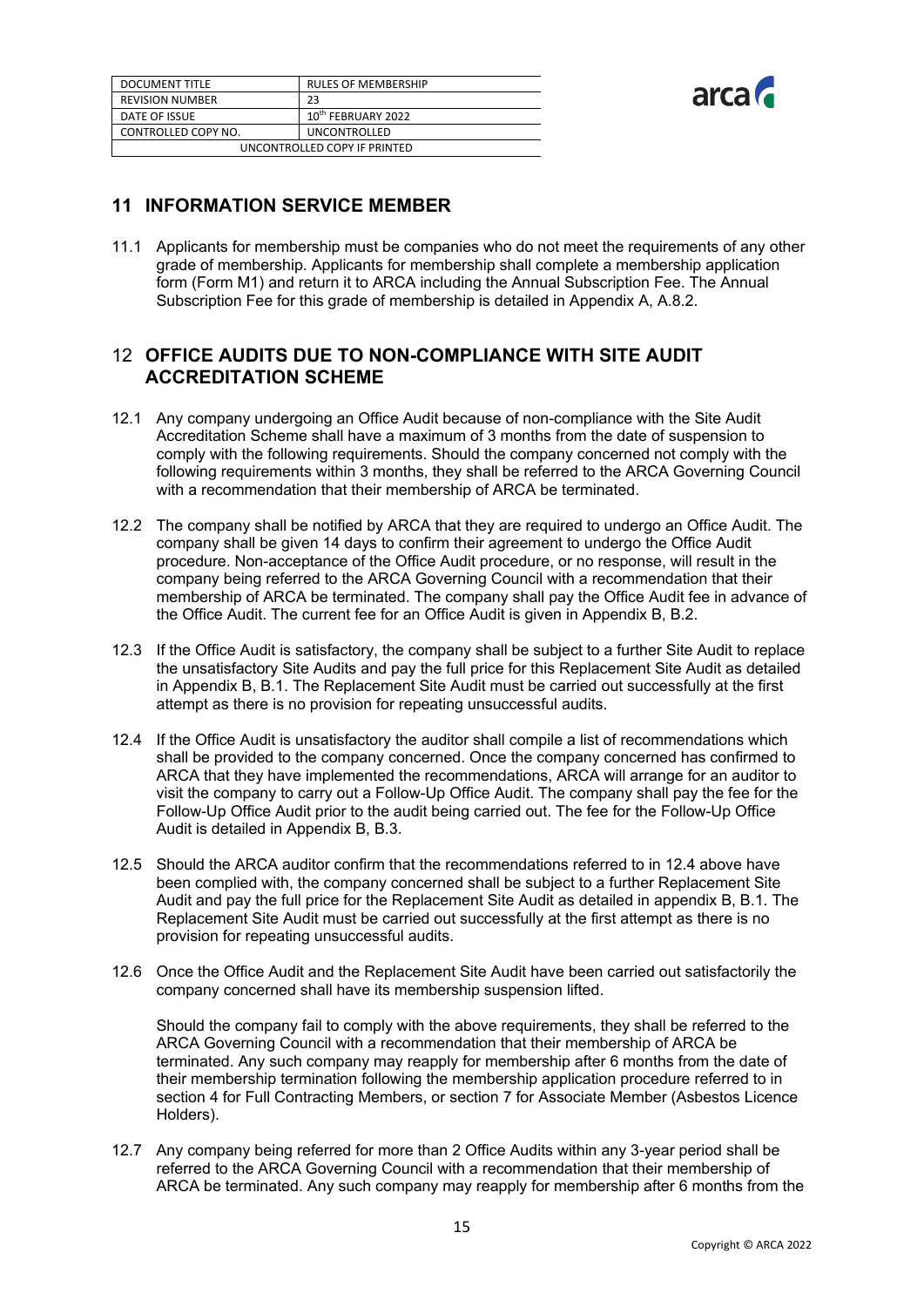| <b>DOCUMENT TITLE</b>        | <b>RULES OF MEMBERSHIP</b>     |  |
|------------------------------|--------------------------------|--|
| <b>REVISION NUMBER</b>       | 23                             |  |
| DATE OF ISSUE                | 10 <sup>th</sup> FEBRUARY 2022 |  |
| CONTROLLED COPY NO.          | <b>UNCONTROLLED</b>            |  |
| UNCONTROLLED COPY IF PRINTED |                                |  |



date of their membership termination following the membership application procedure referred to in section 4 for Full Contracting Members, or section 7 for Associate Member (Asbestos Licence Holders).

# <span id="page-16-0"></span>**13 SUBSCRIPTION AND FEES**

- 13.1 Subscriptions and fees are set by the ARCA Governing Council and are detailed in Appendices A and B.
- 13.2 Annual Subscriptions shall become due for payment in full on appointment to membership, and at the annual membership renewal date.
- 13.3 Members who fail to renew their Annual Subscription within three months following the due date shall be referred to the Governing Council with a recommendation that their membership be terminated.
- 13.4 Any member wishing to resign from ARCA shall give notice in writing to ARCA, and membership shall expire on receipt of the notice within the ARCA office. No refund of subscriptions shall be made in these instances, other than the use of remaining training credits up until what would have been the membership expiry date.
- 13.5 Any member who has their membership terminated by ARCA because of non-compliance with the rules, or for disciplinary purposes, shall not receive a refund of subscriptions in these instances, other than the use of the remaining training credits up until what would have been the membership expiry date.

# <span id="page-16-1"></span>**14 TRAINING CREDITS**

- 14.1 Training credits are paid as part of the annual membership subscriptions of certain membership categories, those categories and the amount of training credits are identified in Appendix A.
- 14.2 Training credits may be used by members for payment or part payment of any ARCA training, qualifications, audits, or membership services. Training credits cannot be used as payment or part payment for any social events including the AGM, the internal audit app or CSCS Cards. Training credits must be used within the annual membership period in which they are paid. Training credits cannot be refunded or carried over to subsequent annual membership periods.

# <span id="page-16-2"></span>**15 FOLLOWING ACCEPTANCE BY THE ASSOCIATION**

- 15.1 All Full Contracting and Full Non-Contracting (ATaC) Members, as well as Associate Members who hold ancillary licenses issued by the HSE under the Control of Asbestos Regulations 2012, are required to provide ARCA with:
	- A copy of their current licence (where applicable) within 1 month following licence renewal.
	- A copy of their current UKAS accreditations (where applicable) within 1 month following reaccreditation.
	- A copy of their current insurance schedule within 1 month of insurance renewal, and shall maintain insurance cover for the total period of membership.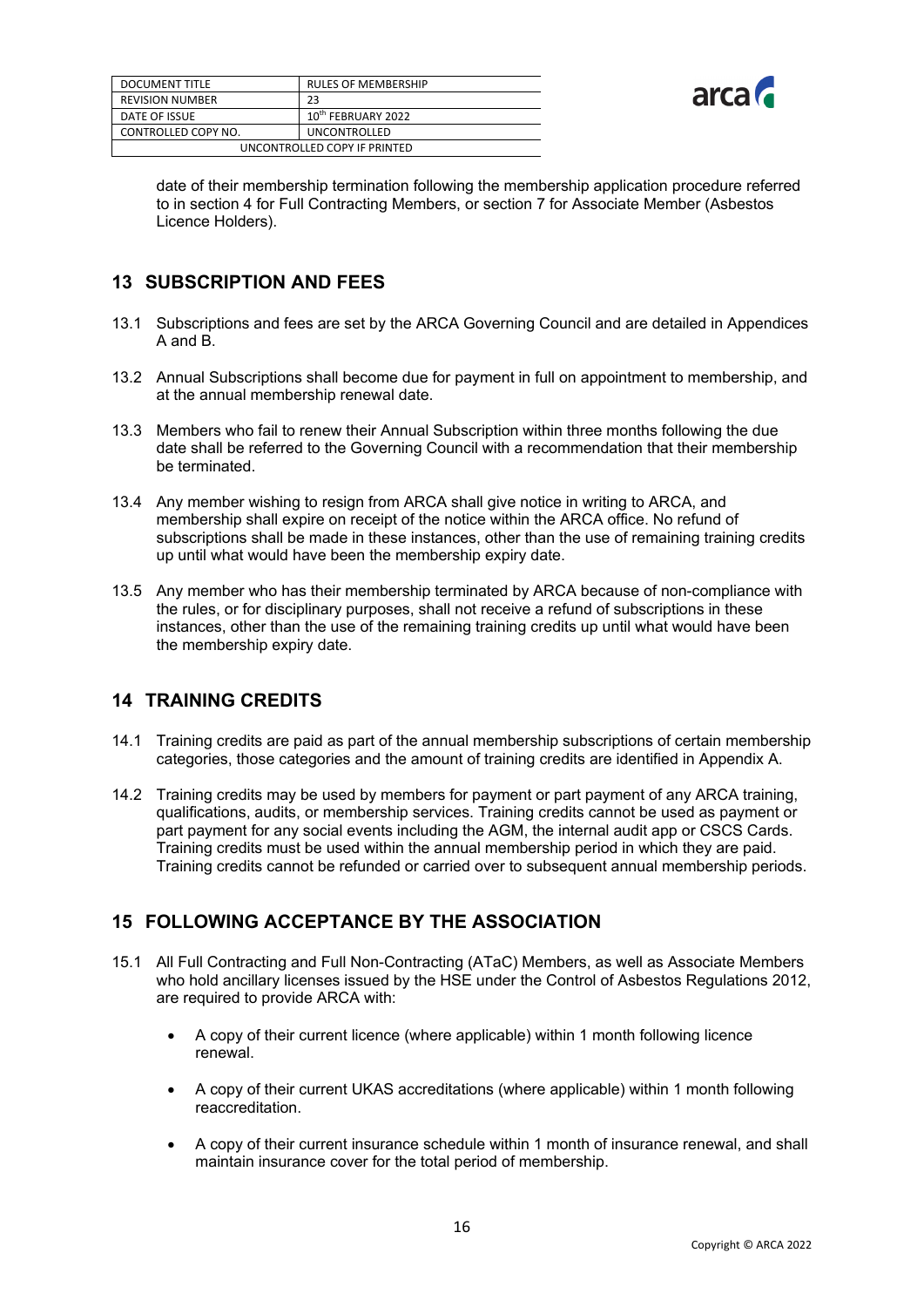| <b>DOCUMENT TITLE</b>        | <b>RULES OF MEMBERSHIP</b>     |  |
|------------------------------|--------------------------------|--|
| <b>REVISION NUMBER</b>       | 23                             |  |
| DATE OF ISSUE                | 10 <sup>th</sup> FEBRUARY 2022 |  |
| CONTROLLED COPY NO.          | <b>UNCONTROLLED</b>            |  |
| UNCONTROLLED COPY IF PRINTED |                                |  |



- A completed annual declaration statement within 1 month of it being requested.
- 15.2 The following categories of membership qualify for voting rights as detailed in the Articles of Association:
	- Full Contracting
	- Full Non-Contracting (Associate)
	- Full Non-Contracting (ATaC)
- 15.3 Only members permitted to use the ARCA or ATaC logos (see section 16) are permitted to advertise in any ARCA or ATaC publications or on the ARCA or ATaC websites.
- 15.4 Full Contracting Members and Full Non-Contracting ATaC Members notifying the Association of a change of company name through a Certificate of Incorporation on Change of Name, shall have their membership details updated and shall automatically retain their membership status.
- 15.5 The Governing Council may approve continuous membership where it is clear and evidenced that a new company is a wholly owned subsidiary of the original member company (which is still trading) due to a restructuring of the original company or group, where senior management remains essentially the same.
- 15.6 When licensed asbestos removal work is carried out under a Full Contracting ARCA member's HSE asbestos licence which utilises short term operative labour supplied by a labour agency, all such agency labour shall be supplied by a Labour Agency member of ARCA and shall be registered on the Asbestos Labour Feedback app (ALFA), assigned, and allocated to jobs via the ALFA app and rated in accordance with the requirements of the ALFA app.
- 15.7 From time to time the ARCA Governing Council may set certain expectations which members will be expected to meet, and these expectations will be clearly communicated to the members concerned. Members concerned will be advised that the expectation(s) is/are being set in accordance with rule 15.7 of the ARCA Rules of Membership and non-achievement of the expectation will lead to disciplinary action in accordance with section 19 of the ARCA Rules of Membership, ultimately this can include termination of membership.

# <span id="page-17-0"></span>**16 USE OF LOGOS**

- 16.1 The ARCA and ATaC Logos are collective marks. A collective Mark distinguishes the goods and services of members of the Association, which is the proprietor of the Mark from those of other undertakings. Rules 16.2 - 16.10 detail the circumstances and way the ARCA and ATaC Logos may be used.
- 16.2 All Full (Contracting) members, Full Non-Contracting (Associate) members, Associate members, Labour Supply members and Corporate members of the Asbestos Removal Contractors Association (ARCA) are authorised to use the ARCA logo, subject to the requirements of these Rules of Membership. A list of all current UK members of the Association can be accessed a[t www.arca.org.uk](http://www.arca.org.uk/) and a list of all current ROI members of the Association can be accessed a[t www.arca.ie.](http://www.arca.ie/)
- 16.3 All Full Non-Contracting (ATaC) members of the Asbestos Testing and Consulting Division of ARCA (ATaC) are authorised to use the ATaC logo, subject to the requirements of these Rules of Membership. A list of all current members of the Division can be accessed at [www.atac.org.uk.](http://www.atac.org.uk/)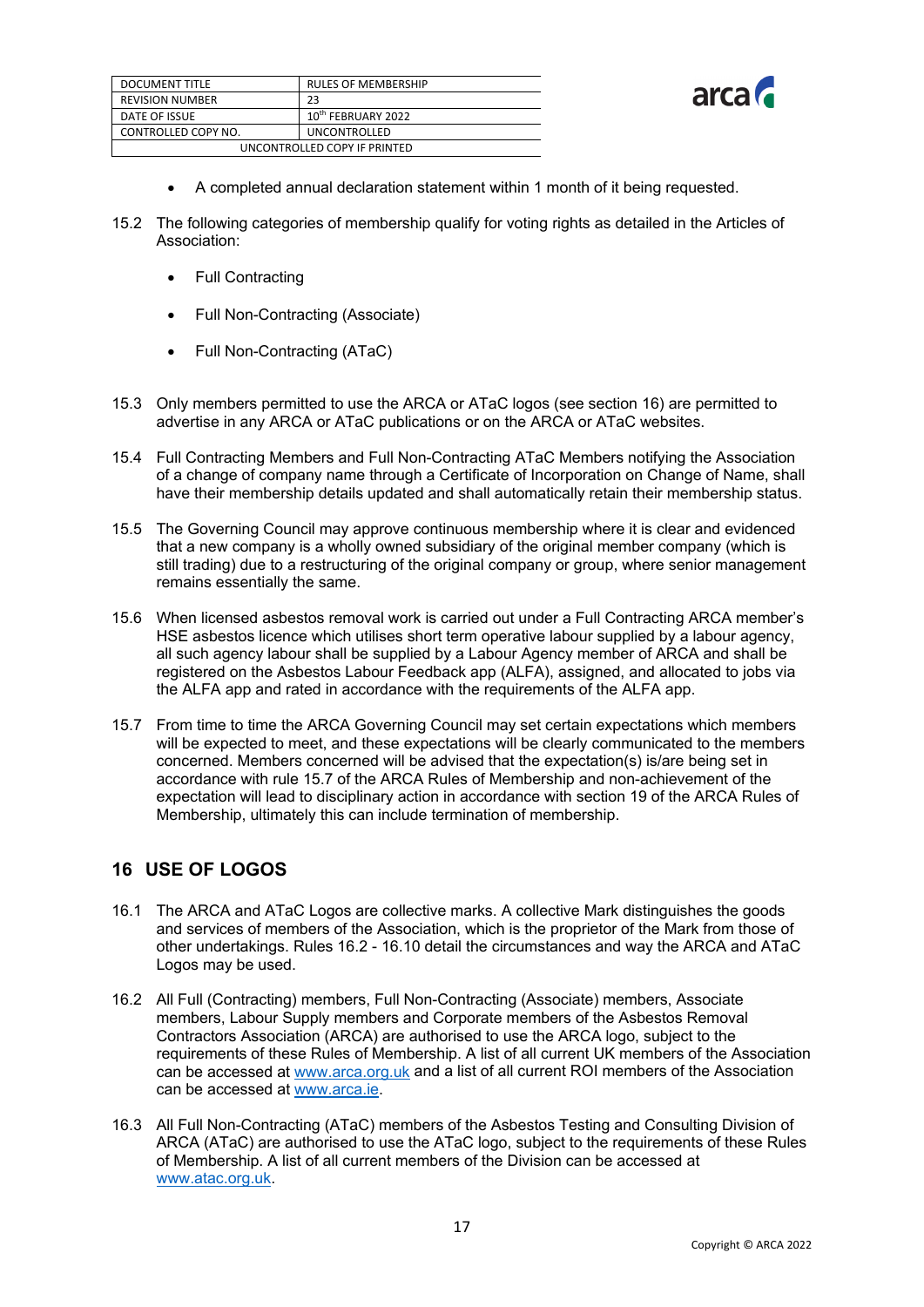| <b>DOCUMENT TITLE</b>        | <b>RULES OF MEMBERSHIP</b>     |  |
|------------------------------|--------------------------------|--|
| <b>REVISION NUMBER</b>       | 23                             |  |
| DATE OF ISSUE                | 10 <sup>th</sup> FEBRUARY 2022 |  |
| CONTROLLED COPY NO.          | <b>UNCONTROLLED</b>            |  |
| UNCONTROLLED COPY IF PRINTED |                                |  |



- 16.4 Information Service members are not permitted to use either the ARCA or ATaC logos.
- 16.5 The conditions of membership of ARCA are detailed in Section 4 of these Rules of Membership. The conditions of membership of ATaC are detailed in Section 5 of these Rules of Membership.
- 16.6 It is a condition of use that the Mark may not be used in a manner likely to be taken as indicating that the member using the Mark is an Agent of the Association.
- 16.7 It is a condition of use that the Mark may not be used in a manner more prominent than the name or trading style of the member using the Mark.
- 16.8 Any member found to be using the ARCA or ATaC logo in contravention of these Rules of Membership will be referred to the Governing Council, who will decide upon what action to take. Depending upon the severity of the misuse of the logo, the Governing Council may impose any sanction it feels appropriate, ranging from requiring the member to rectify any misuse of the ARCA or ATaC logo, and to demonstrate that this has been done, to expulsion from the Association.
- 16.9 Members carrying out in house training or providing third party training are not permitted to use the ARCA or ATaC logo on any training certificates issued.
- 16.10 Legal action is taken against non-members who use the ARCA or ATaC logos.

# <span id="page-18-0"></span>**17 MEMBERS IN RECEIPT OF ENFORCEMENT ACTION**

- 17.1 Member companies may receive enforcement actions from the Health and Safety Executive (HSE), Health and Safety Authority (HSA – ROI only), Local Authorities (LA's) or the United Kingdom Accreditation Services (UKAS).
- 17.2 Any member served with any Prohibition Notice or Improvement Notice under the Control of Asbestos Regulations 2012, (or Safety, Health and Welfare at Work (Exposure to Asbestos) Regulations 2006 in ROI) or any other regulations relating to work with asbestos being undertaken / to be undertaken, or any Prohibition Notice or Improvement Notice served under the Health and Safety at Work etc. Act 1974, (or the Safety, Health and Welfare at Work Act 2005 in ROI) or any other regulations made thereunder in relation to asbestos works, are required to report the enforcement action to ARCA in writing within 5 working days of the notice being served, regardless of any intention to appeal. The reporting in writing of the receipt of any Prohibition Notice or Improvement Notice may either be by letter or by email, should include a copy of the said notice and should be marked for the attention of the Membership Secretary.
- 17.3 Any member notified of an intended prosecution for any asbestos related offence must report this to ARCA in writing within 5 working days of being notified. The reporting in writing of an intended prosecution may either be by letter or by email and should be marked for the attention of the Membership Secretary.
- 17.4 ARCA will regularly check the HSE databases and other sources to identify whether any members have been subject to enforcement notices or prosecutions, or who no longer hold a licence.
- 17.5 Under 5.1 ATaC members must hold UKAS accreditation for the full range of services offered (unless the conditions in 5.1 apply to members in ROI). ATaC members who have any of their UKAS accreditations suspended or withdrawn (Accreditation to ISO 17025 in relation to asbestos testing or ISO 17020 in relation to asbestos inspection body status) are required to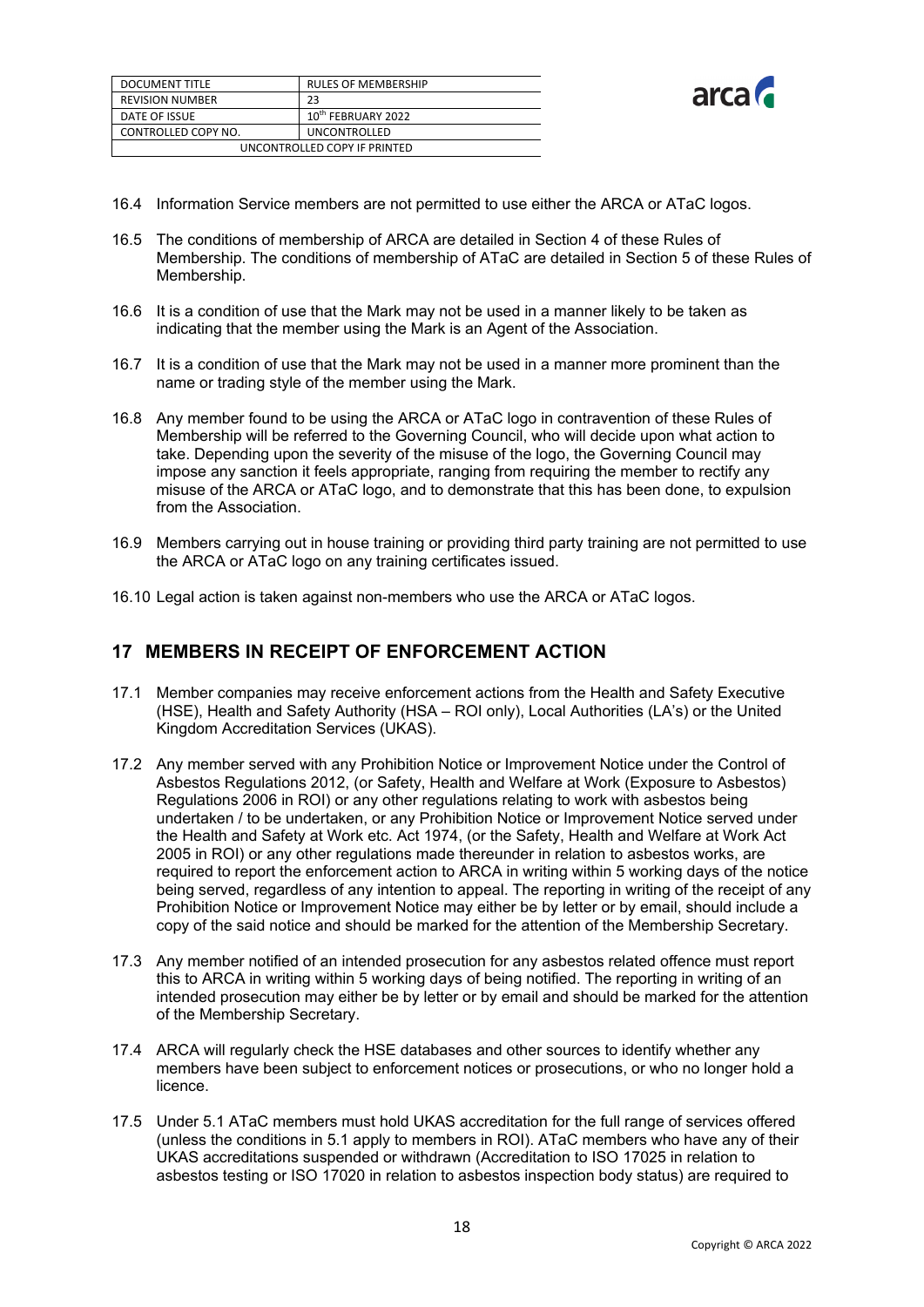| <b>DOCUMENT TITLE</b>        | <b>RULES OF MEMBERSHIP</b>     |  |
|------------------------------|--------------------------------|--|
| <b>REVISION NUMBER</b>       | 23                             |  |
| DATE OF ISSUE                | 10 <sup>th</sup> FEBRUARY 2022 |  |
| CONTROLLED COPY NO.          | <b>UNCONTROLLED</b>            |  |
| UNCONTROLLED COPY IF PRINTED |                                |  |



report the fact to ARCA in writing within 5 working days of being notified. In addition, ARCA will regularly check the UKAS website to identify whether any members have had their UKAS accreditations withdrawn or suspended. Failure to notify ARCA of withdrawal or suspension of UKAS accreditations will result in suspension from ATaC membership. The suspended company will be subject to an investigation of the circumstances leading to the withdrawal or suspension of UKAS accreditations and the recipient's intended remedial actions. The suspension from ATaC will remain until satisfactory remedial actions have been implemented.

- 17.6 Any member who has their licence refused, revoked, or amended (including a reduction in licence term), or whose licence has any non-standard conditions added, are to inform ARCA of the changes within 5 working days of being informed by the HSE. Similarly, should a member company surrender their licence, ARCA are to be informed within 5 working days. Any member being subject to licence revocation or surrender will be in breach of the Rules of Membership and shall have their membership terminated.
- 17.7 Any member subject to licence refusal, whether conditional or outright, will be automatically suspended from ARCA, and shall be contacted by the Membership Secretary to discuss appropriate remedial actions or support that may be required. The suspended member shall be allowed a maximum of 3 months between expiry of licence to issue of renewed licence for continuation of membership. A period of greater than 3 months without a licence will be considered as a breach of the Rules of Membership and result in termination of membership. Members regaining their licence within 3 months following licence refusal may be subject to an ARCA Office Audit and/or a series of Additional Site Audits 5 to 7 months after regaining their licence, commensurate with the issues raised at licence assessment, chargeable at the rates detailed in Appendix B, B.1 and B.2.
- 17.8 Any member subject to any action detailed in 17.1 17.6 above will be subject to an investigation of the circumstances leading to the enforcement or accreditor's actions, and the recipient's intended remedial actions.
- 17.9 In all instances with reference to 17.8, the Membership Secretary or nominee, under the direction of the ARCA Chief Executive, will meet with a company representative (Director) to determine any further actions that may be required for continued membership of the Association. Recommended actions are to be discussed with, and approved by, the ARCA Chief Executive, and communicated to the member with timescales for compliance. Failure to comply with the required actions will result in a referral to the Governing Council, who will decide upon what action to take, and which may include termination of membership.
- 17.10 Any patterns of poor performance are a serious matter, and shall be thoroughly investigated, and may result in a recommendation to the Governing Council for termination of membership.

# <span id="page-19-0"></span>**18 COMPLAINTS PROCEDURE**

- 18.1 On receipt of the written complaint, ARCA shall record the details of the complaint in the Non-Conformance Register. Details of the complaint shall be forwarded to the ARCA member concerned, along with a request for the member's explanation as to their interpretation of the reason for the complaint.
- 18.2 If after investigation by the ARCA Chief Executive or nominee, the ARCA member is believed to be at fault, disciplinary action may be taken as detailed in section 19.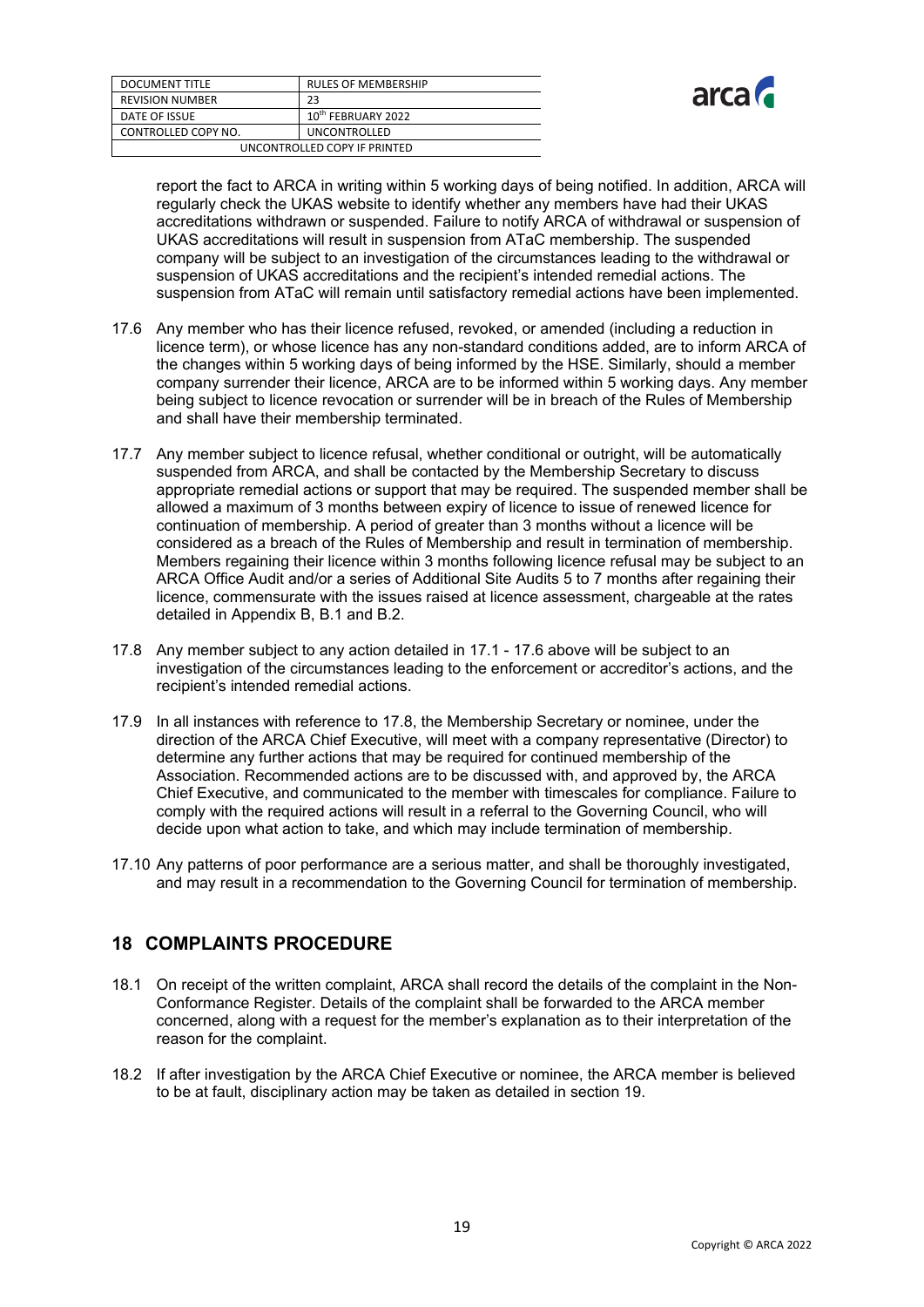| DOCUMENT TITLE               | <b>RULES OF MEMBERSHIP</b>     |  |
|------------------------------|--------------------------------|--|
| <b>REVISION NUMBER</b>       | 23                             |  |
| DATE OF ISSUE                | 10 <sup>th</sup> FEBRUARY 2022 |  |
| CONTROLLED COPY NO.          | <b>UNCONTROLLED</b>            |  |
| UNCONTROLLED COPY IF PRINTED |                                |  |



### <span id="page-20-0"></span>**19 DISCIPLINARY PROCEDURE**

- 19.1 Issues pertaining to discipline shall be referred to the ARCA Chief Executive, who shall oversee such matters.
- 19.2 Options available in dealing with disciplinary matters include an Office Audit process, additional Site Audits, suspension of membership or ultimately a recommendation to Governing Council for termination of membership. The cost of additional audits will be paid by the member and shall be in accordance with the fees detailed in Appendix B below.
- 19.3 Any company disagreeing with, and refusing to comply with, the disciplinary requirements have a right of appeal to the ARCA Governing Council. The Governing Council shall review the appeal and shall have the option of upholding the original disciplinary requirements or amending the disciplinary requirements as may be considered appropriate. The resulting decision of the Governing Council shall be final.
- 19.4 If a member is suspended from ARCA, the following shall apply:
	- The company details shall be temporarily removed from the ARCA website for the suspension period and no refund made for any suspension of existing advertisements.
	- During the period of suspension, the company shall not be allowed to attend any ARCA meetings and/or social events.
	- No refund shall be made for subscription payments.
	- The company shall not be allowed to advertise in any ARCA publications during the period of suspension.
	- The company shall not be asked to remove the ARCA or ATaC Logo during the period of suspension unless this ultimately leads to the termination of their membership.
- 19.5 The Membership Secretary has authority to suspend members for failure to comply with the Rules of Membership. The Membership Secretary also has authority to lift such suspensions following compliance with all conditions related to such suspensions.
- 19.6 Should the Membership Secretary consider that termination of membership is required due to non-compliance with the Rules of Membership, the Membership Secretary shall recommend this to the Governing Council for approval.

# <span id="page-20-1"></span>**20 ARTICLES OF THE ASSOCIATION**

- 20.1 The Articles of Association shall always take precedence if found to conflict with the Rules of Membership. Copies of the Articles of Association are available on request.
- 20.2 Article 11 of the Articles of Association gives the Governing Council the right to reject any application for membership without them being required to give a reason for their decision.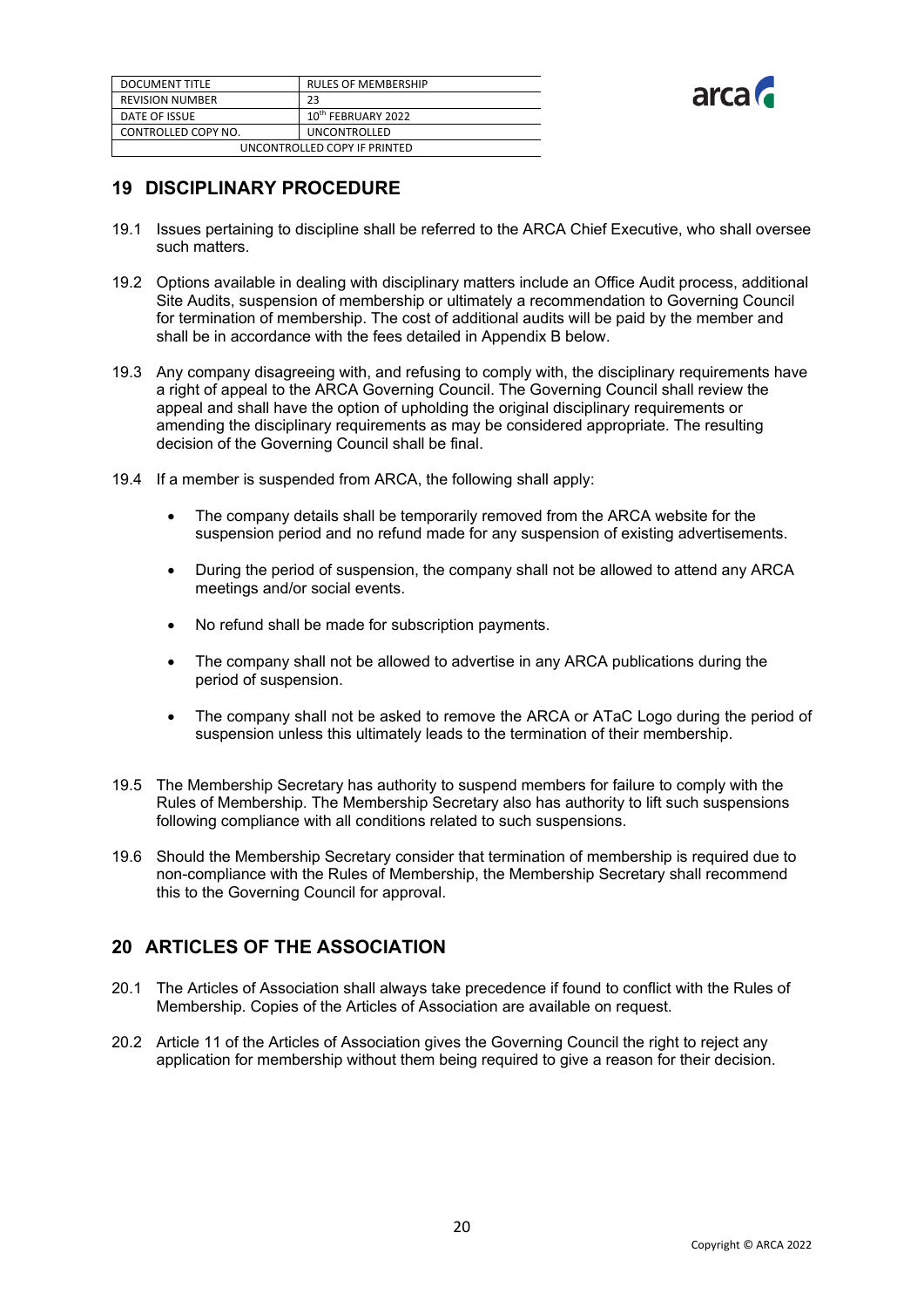

| <b>DOCUMENT TITLE</b>        | <b>RULES OF MEMBERSHIP</b>     |  |
|------------------------------|--------------------------------|--|
| <b>REVISION NUMBER</b>       | 23                             |  |
| DATE OF ISSUE                | 10 <sup>th</sup> FEBRUARY 2022 |  |
| CONTROLLED COPY NO.          | <b>UNCONTROLLED</b>            |  |
| UNCONTROLLED COPY IF PRINTED |                                |  |

# <span id="page-21-0"></span>**21 APPENDIX A – MEMBERSHIP FEES**

| <b>A.1 Full Member Contracting</b>                            |           |
|---------------------------------------------------------------|-----------|
| A.1.1 Registration Fee                                        | £1100.00  |
| A.1.2 Annual Subscription Fee                                 | £3225.00  |
|                                                               |           |
| (Includes £1,300.00 of training credits and 3 unannounced     |           |
| <b>Programmed Site Audits</b>                                 |           |
| A.2 Full Member Non-Contracting ATaC Member                   |           |
| A.2.1 Registration Fee                                        | £100.00   |
| A.2.2 Annual Subscription Fee                                 | £1100.00  |
|                                                               |           |
| (Includes £400.00 of ATaC training credits)                   |           |
| A.3 Associate Member (Non-Asbestos Licence Holder)            |           |
| A.3.1 Registration Fee                                        | £100.00   |
| A.3.2 Annual Subscription Fee                                 | £600.00   |
| A.4 Associate Member (Asbestos Licence Holder)                |           |
| A.4.1 Registration Fee                                        | £100.00   |
| A.4.2 Annual Subscription Fee                                 | £875.00   |
|                                                               |           |
| (Includes 1 Programmed Audit of Site/Premises)                |           |
| A.5 Full Member Non-Contracting Associate                     |           |
| A.5.1 Registration Fee                                        | £100.00   |
| A.5.2 Annual Subscription Fee                                 | £1100.00  |
| A.6 Labour Supply Member                                      |           |
| A.6.1 Registration Fee                                        | £600.00   |
| A.6.2 Annual Subscription Fee                                 | £2950.00  |
|                                                               |           |
| (Includes £1,300.00 of ARCA training credits and 2 Programmed |           |
| Office Audits)                                                |           |
| <b>A.7 Corporate Member</b>                                   |           |
| A7.1 Registration Fee                                         | £100.00   |
| A7.2 Annual Subscription Fee                                  | £350.00   |
| <b>A.8 Information Service Member</b>                         |           |
| A.8.1 Registration Fee                                        | No Charge |
| A.8.2 Annual Subscription Fee                                 | £195.00   |

**All fees quoted are in GBP and exclude VAT. VAT must be added (at the current UK rate) to all fees when making payment.**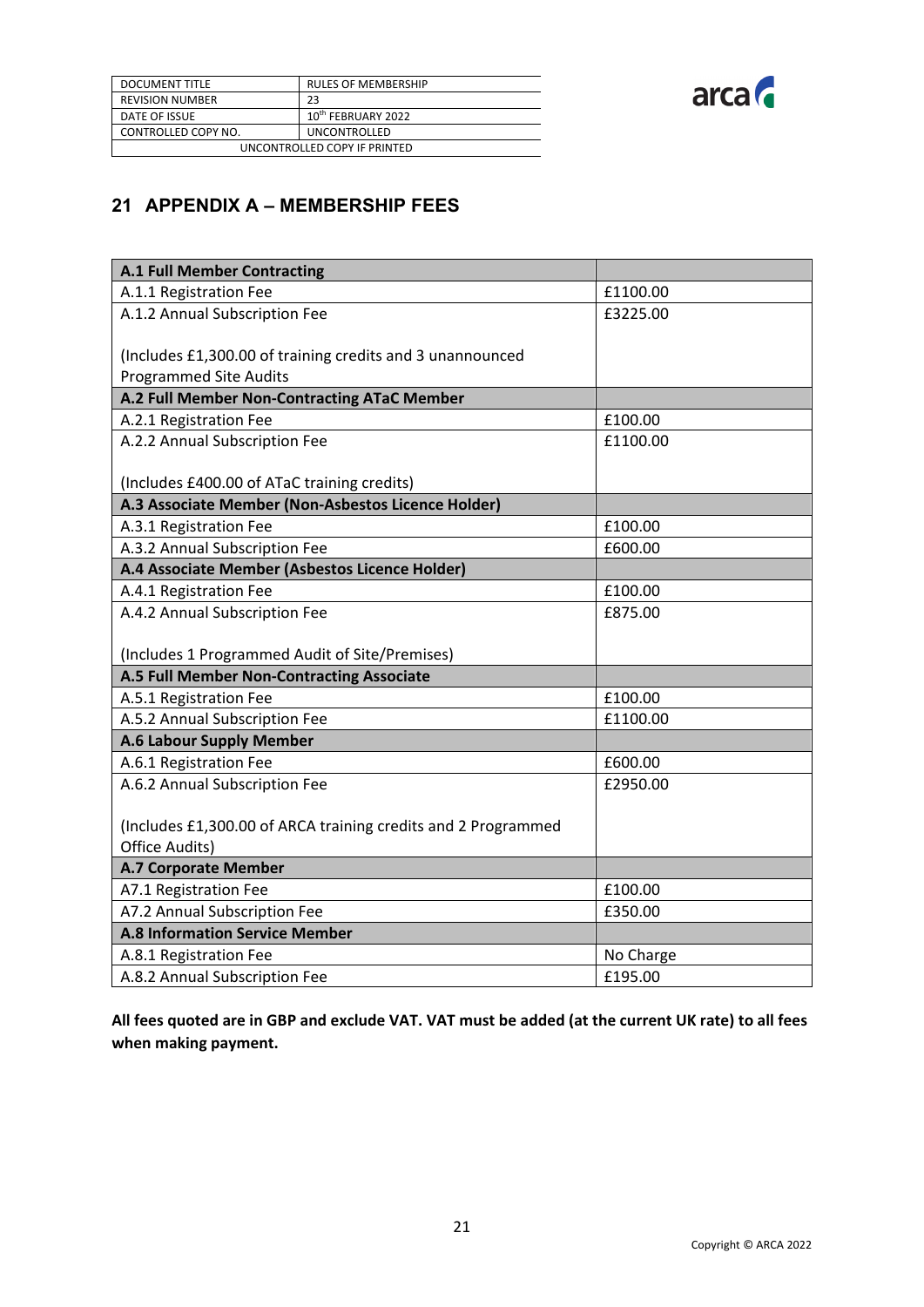| <b>DOCUMENT TITLE</b>        | <b>RULES OF MEMBERSHIP</b>     |  |
|------------------------------|--------------------------------|--|
| <b>REVISION NUMBER</b>       | 23                             |  |
| DATE OF ISSUE                | 10 <sup>th</sup> FEBRUARY 2022 |  |
| CONTROLLED COPY NO.          | <b>UNCONTROLLED</b>            |  |
| UNCONTROLLED COPY IF PRINTED |                                |  |



# <span id="page-22-0"></span>**22 APPENDIX B – SITE AUDIT ACCREDITATION SCHEME FEES**

| B.1 Replacement Site Audit Fee | £275.00 |
|--------------------------------|---------|
| B.2 Office Audit Fee           | £500.00 |
| B.3 Follow-Up Office Audit Fee | £275.00 |

**All fees quoted are in GBP and exclude VAT. VAT must be added (at the current UK rate) to all fees when making payment.**